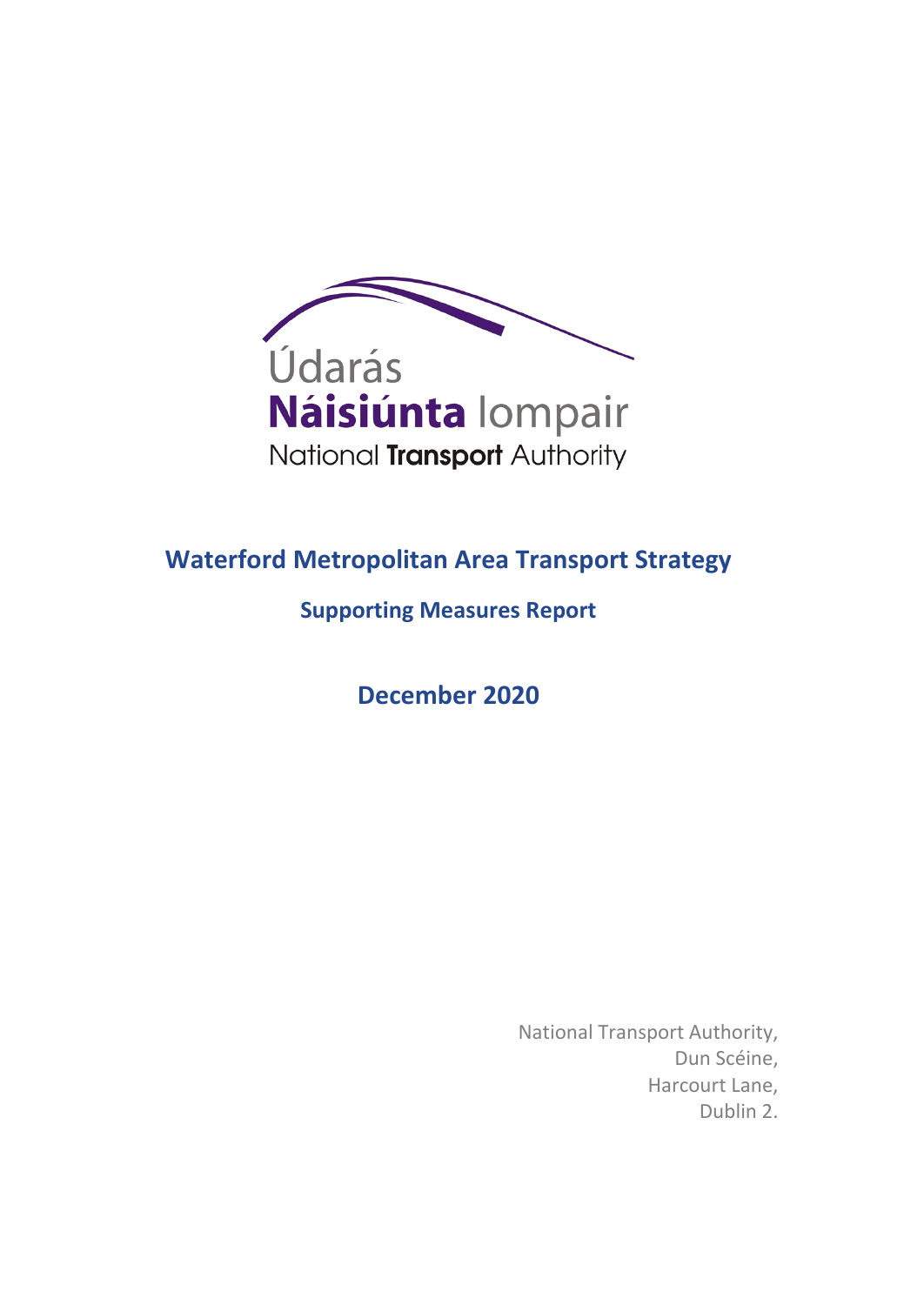| <b>Document Identification Table</b> |                                                                                       |  |  |  |  |
|--------------------------------------|---------------------------------------------------------------------------------------|--|--|--|--|
| <b>Client / Project Owner</b>        | <b>National Transport Authority</b>                                                   |  |  |  |  |
| <b>Document Title</b>                | Waterford Metropolitan Area Transport Strategy - Supporting<br><b>Measures Report</b> |  |  |  |  |
| <b>Version</b>                       |                                                                                       |  |  |  |  |
| <b>Document Status</b>               | Draft                                                                                 |  |  |  |  |

## **Document Status Tables**

Version 1

|                    | <b>Name</b> | <b>Position</b>                       | <b>Date</b> |
|--------------------|-------------|---------------------------------------|-------------|
| Originated by      | Colm Kelly  | <b>Transport Planner</b>              | 12-10-2020  |
| Checked by         | Kevin Burke | <b>Principal Transport</b><br>Planner | 16-10-2020  |
| <b>Approved by</b> |             |                                       |             |
| <b>NTA Review</b>  |             |                                       |             |

Version 2

|                                                              | <b>Name</b> |                           | <b>Position</b>                       | <b>Date</b> |
|--------------------------------------------------------------|-------------|---------------------------|---------------------------------------|-------------|
| <b>Originated by</b>                                         | Colm Kelly  |                           | <b>Transport Planner</b>              | 24-11-2020  |
| <b>Checked by</b>                                            | Kevin Burke |                           | <b>Principal Transport</b><br>Planner | 25-11-2020  |
| <b>Approved by</b>                                           |             |                           |                                       |             |
| <b>NTA Review</b><br>Galbraith/<br>Julie<br>Robert Parkinson |             | <b>Strategic Planning</b> | $9-12-2020$                           |             |

Version 3

|                      | <b>Name</b> | <b>Position</b> | <b>Date</b> |
|----------------------|-------------|-----------------|-------------|
| <b>Originated by</b> |             |                 |             |
| <b>Checked by</b>    |             |                 |             |
| <b>Approved by</b>   |             |                 |             |
| <b>NTA Review</b>    |             |                 |             |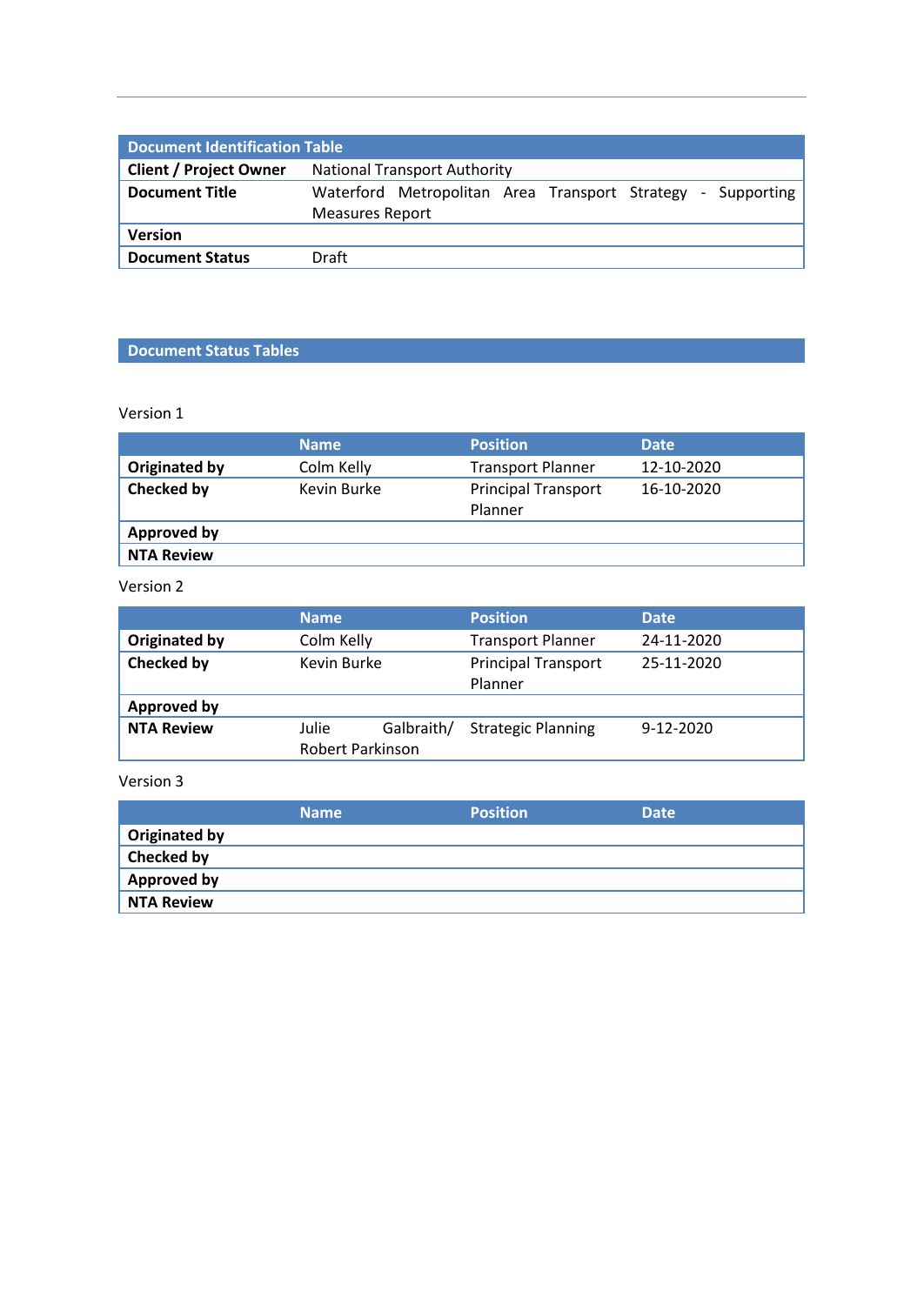# **CONTENTS**

| <b>CONTENTS</b>                                |                                                       |    |  |  |
|------------------------------------------------|-------------------------------------------------------|----|--|--|
| 1 Introduction                                 |                                                       |    |  |  |
| 2 Issues and Rationale for Supporting Measures | $\overline{2}$                                        |    |  |  |
| 2.1                                            | What do Supporting Measures Aim to Achieve            | 2  |  |  |
| 2.2                                            | The Role of Supporting Measures within WMATS          | 3  |  |  |
| <b>3 WMATS Supporting Measures</b>             |                                                       |    |  |  |
| 3.1                                            | Land Use and Built Environment Measures               | 4  |  |  |
| 3.2                                            | 12                                                    |    |  |  |
| 3.3                                            | <b>Parking Management</b>                             | 17 |  |  |
| 3.4                                            | <b>Information and Awareness</b>                      | 23 |  |  |
| $3.5^{\circ}$                                  | End to End Trip Facilities and Integration Measures   | 25 |  |  |
| 3.6                                            | <b>Strategic Traffic Demand Management Strategies</b> | 32 |  |  |
| 3.7                                            | <b>Technology for Sustainable Transport</b>           | 36 |  |  |
|                                                |                                                       |    |  |  |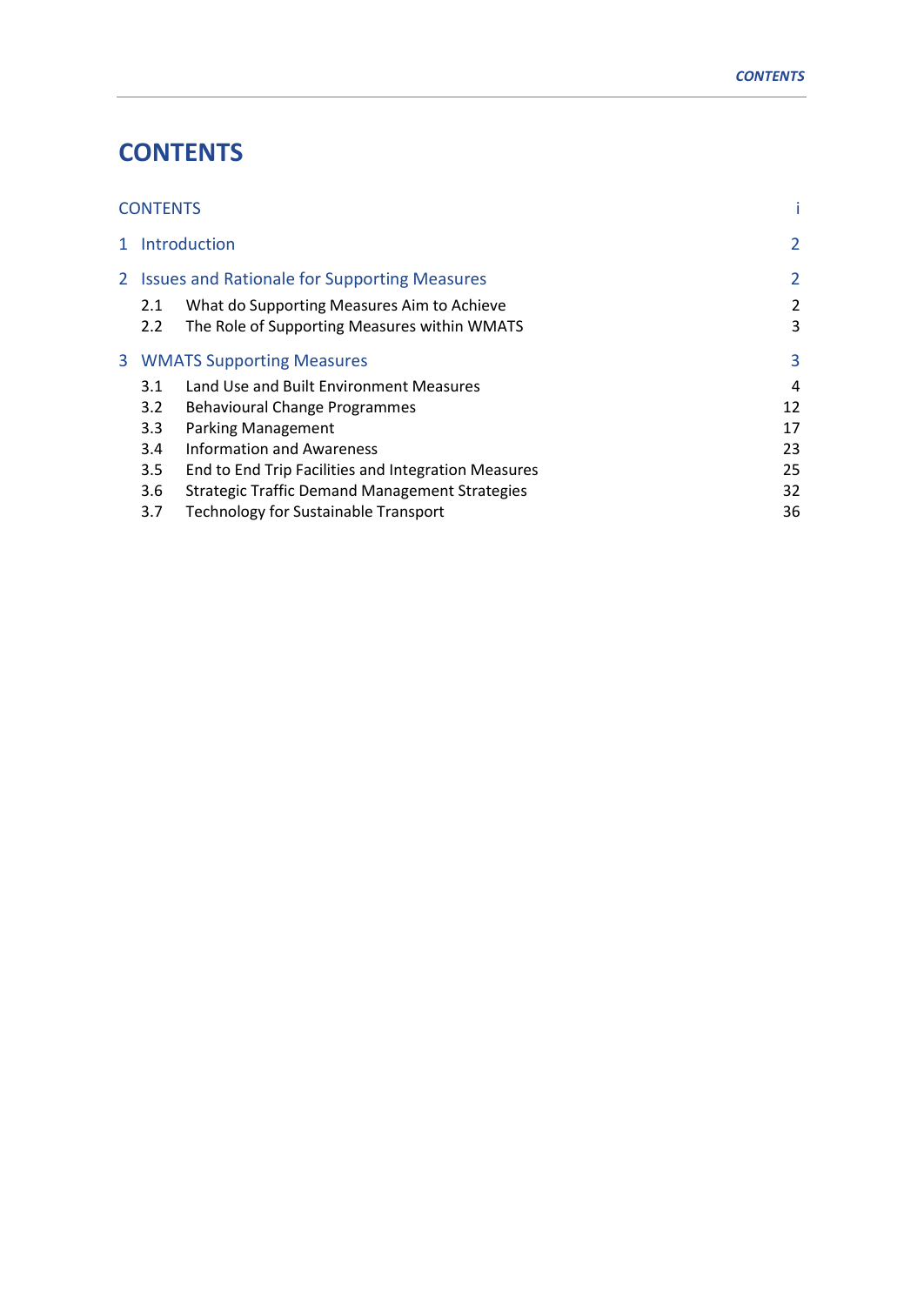# **1 Introduction**

The National Transport Authority (NTA) is preparing a new transport strategy for the Waterford Metropolitan Area (WMA) that will consider the future of the transport system in the WMA for the period up to the year 2040.

This report explores potential supporting measures and sets out recommendations for options to be brought forward for further consideration, planning and implementation as part of the Waterford Metropolitan Area Transport Strategy (WMATS). These are consistent with recent changes to Government Policy including the National Planning Framework 2040 and the 2018 Section 28 Sustainable Urban Housing; Design Standards for New Apartments that seek to promote compact development and reduce reliance on the private car, particularly for short trips within the urban environment.

Many of these policies, notably those related to car parking management and smarter travel in addition to favourable development patterns, are already being implemented and will be further developed by the NTA and the Local Authorities over the period of the Strategy.

Other measusures outlined in the report- such as the introduction of levies on parking for out-of-town shopping centres - are likely to be beyond the scope of regional and local bodies to implement anmd will require changes at national level for example, a directective from the Department of Transport.

# **2 Issues and Rationale for Supporting Measures**

## **2.1 What do Supporting Measures Aim to Achieve**

Supporting measures seek to:

- **Make the transport network easier to access:** 
	- Quality urban design and walkability improvements.
	- For example, through information provision such as pedestrian wayfinding.
- Promote transport options, especially sustainable transport:
	- For example, through workplace travel planning.
- Manage the use of the transport network to derive greater efficiency:
	- $\Box$  For example, through car parking management.
- Improve integration between transport networks to achieve greater combined benefits:
	- For example, Mobility As a Service (MaaS) initiatives and integrated smarter public transport ticketing;
- Embrace new technologies to improve the overall efficiency of the transport network:
	- $\Box$  For example, through the application of Intelligent Transport Systems (ITS) to the transport network.

The WMA's Supporting Measures will be essential to the creation of physical, social and cultural environments where walking, cycling and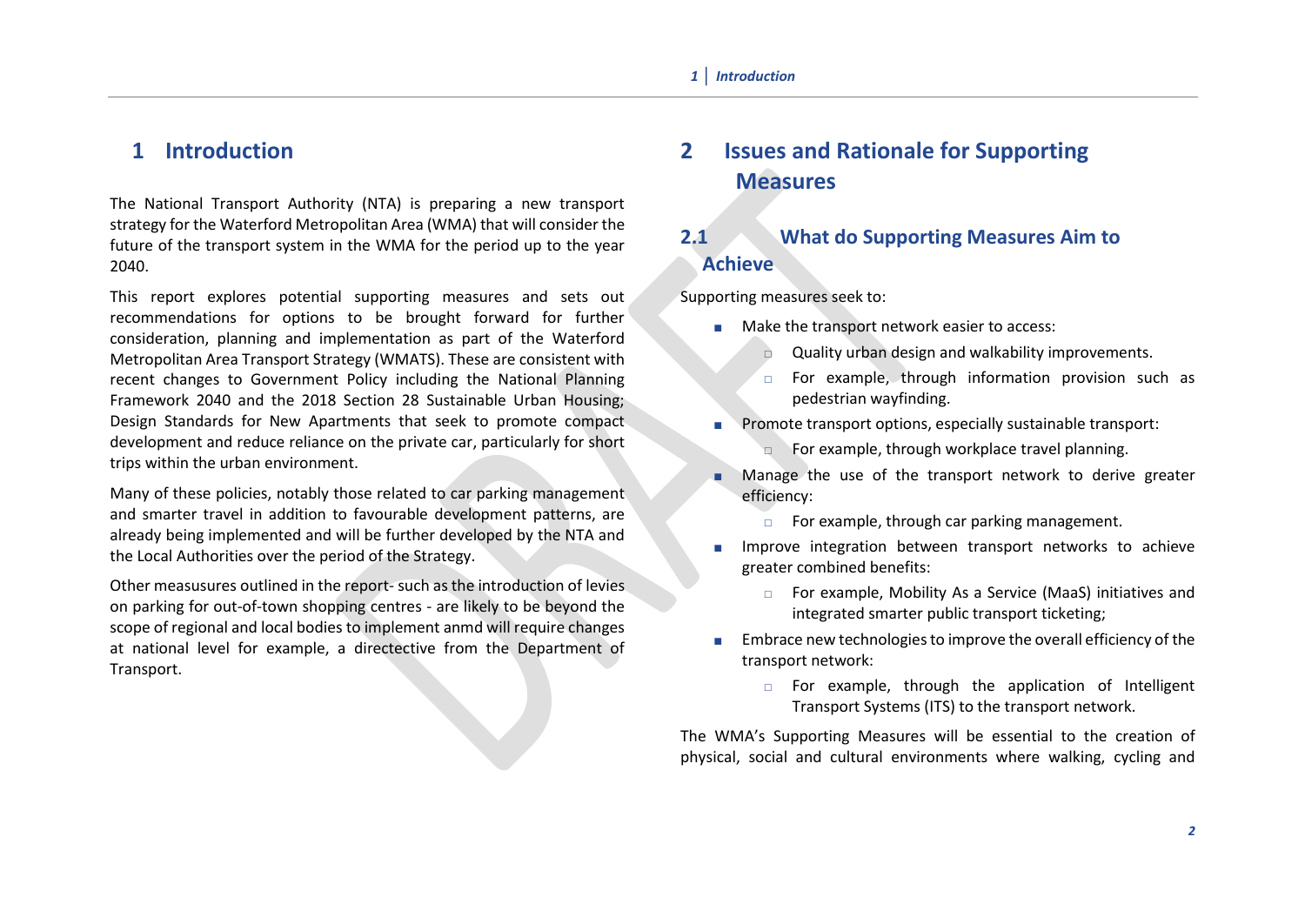public transport are attractive alternatives to the private car. It will take a wide range of supportive initiatives to:

- **EXECTE COMMUNISE** COMMUNITIES that prioritise sustainable transport as instinctive modes of choice;
- **IMPROVE PUBLIC ARE AVALUATE:** Improve public awareness and educate users on available options to help them make the best choices; and
- $\blacksquare$  Improve end-to-end trip facilities and integration.

Supporting measures are primarily demand oriented rather than supply oriented, i.e. they attempt to influence and manage people's travel choices rather than seeking to provide more physical capacity for travel (such as more roads, bus and train services etc.). Supporting measures can, however, complement supply-oriented programmes that, for example, either reduce the capacity for private vehicles or provide priority in traffic for new or existing public transport services. An example would be where the quantum of on-street car parking is reduced as a supporting measure and the space is reallocated to provide cycle facilities, an improved pedestrian environment or public transport priority.

## **2.2 The Role of Supporting Measures within WMATS**

One of the key principles for WMATS is to reduce car dependency within the WMA whilst increasing the attractiveness of sustainable transport options. Another fundamental principle of the Strategy is to support the future growth of the WMA through the provision of an efficient transport network.

Supporting measures have an important role to play in providing a future transport network that matches up to these principles. The full benefits of the significant investment that will be delivered under WMATS cannot be achieved through the provision of infrastructure alone and must be combined with the implementation of measures that support best use of that infrastructure.

# **3 WMATS Supporting Measures**

There are numerous options available for supporting measures that could be applied or expanded within the Waterford Metropolitan Area. Consideration was given, on the basis of professional judgement, to the following criteria:

- $\blacksquare$  How efficient is the supporting measure / how easy the supporting measure is to deliver; and
- How effective is the supporting measure(s) contribution to sustainability?

WMATS supporting measures are grouped into the following categories, each of which is described in detail in the following sections:

- 3.1 Land Use & Built Environment Measures
- 3.2 Behavioural Change Programmes
- 3.3 Car Parking Management
- 3.4 Information and Awareness
- 3.5 End-to-End Trip Facilities and Integration Measures
- 3.6 Built Environment Measures
- 3.7 Strategic Road Demand Management Strategies
- 3.8 Technology for Sustainable Transport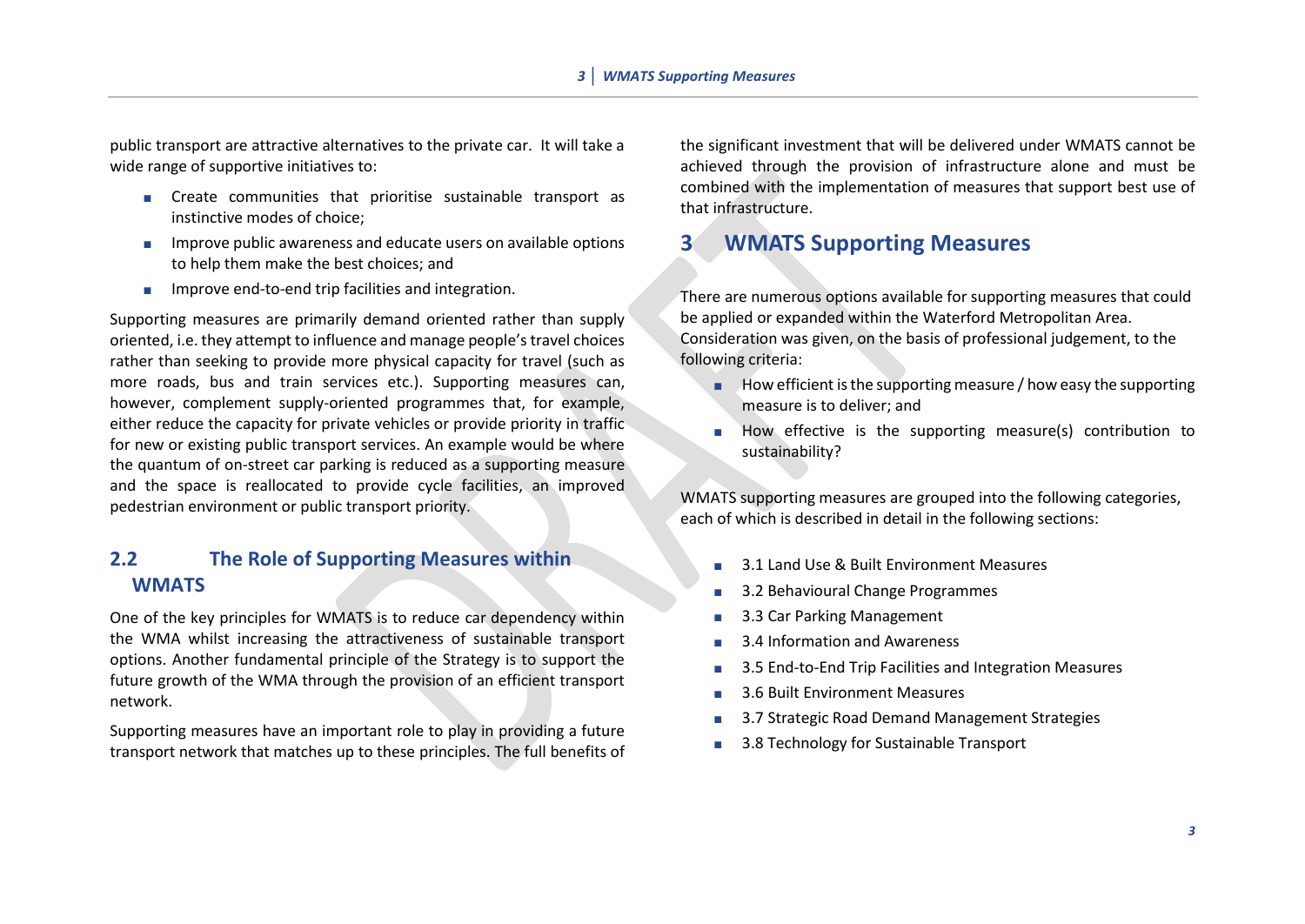#### **3.1 Land Use and Built Environment Measures**

Land Use and Built Environment measures seek to provide for development patterns and layouts that reduce car use and prioritise the use of sustainable modes. Land use policies that support the provision of new development in appropriate locations and at densities which support walking and cycling and enable the efficient provision of public transport services are to be encouraged.

Built Environment measures seek the application of good practice principles to the design and layout of development that maximises the attractiveness of walking, cycling and public transport safely and efficiently for short journeys.

The Land-Use and Built Environment supporting measures are as follows:

- **LU&BE-01 Public Transport Oriented Development**
- LU&BE-02 Appropriate Development Densities
- LU&BE-03 Mixed-Use Development Patterns
- **LU&BE-04 Public Realm and Urban Design**
- **LU&BE-05 Pedestrian and Cycle Wayfinding**
- **LU&BE-06 Providing for Filtered Permeability**
- **LU&BE-07 Safety and Perception of Safety Measures**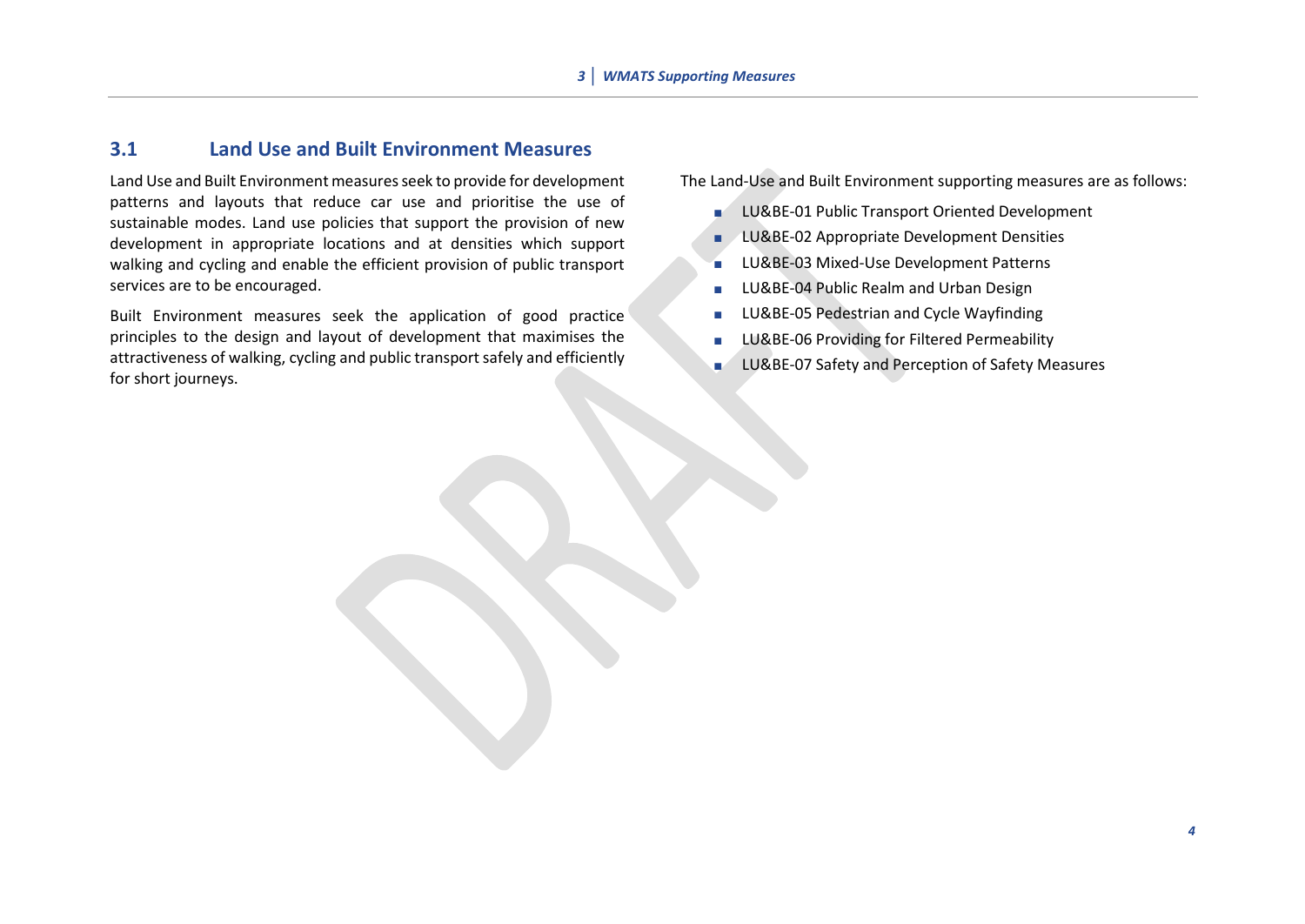#### **3.1.1 LU&BE-01 Public Transport Oriented Development (PTOD)**

Public Transport Oriented Development (PTOD) is the creation of compact, walkable and cycleable communities centred around highquality, frequent public transport services.

**Description of Measure Description of Measure** High intensity uses such as employment and mixed-use development is directed to locations along high frequency bus corridors in WMA.

Implementing this supporting measure will help to integrate new development at appropriate densities with high capacity public transport infrastructure in conjunction with more attractive walking and cycling networks and associated public realm improvements.

**WMATS Opportunities**

**WMATS Opportunities** 

The development priorities for land uses in WMATS will focus on the delivery of PTOD policies as outlines in the Land Use Integration section of the main Strategy Report.

To support PTOD, high-intensity uses such as housing, employment, education and retail should be directed to areas that are (or are planned to be) served by highfrequency public transport. Appropriate locations include, but are not limited to; Plunkett Station, Waterford City Centre, bus corridors and Waterford Institute of Technology.

Associated with the promotion of PTOD, ribbon development in locations not served by high-quality public transport should be discouraged by both Local Authorities.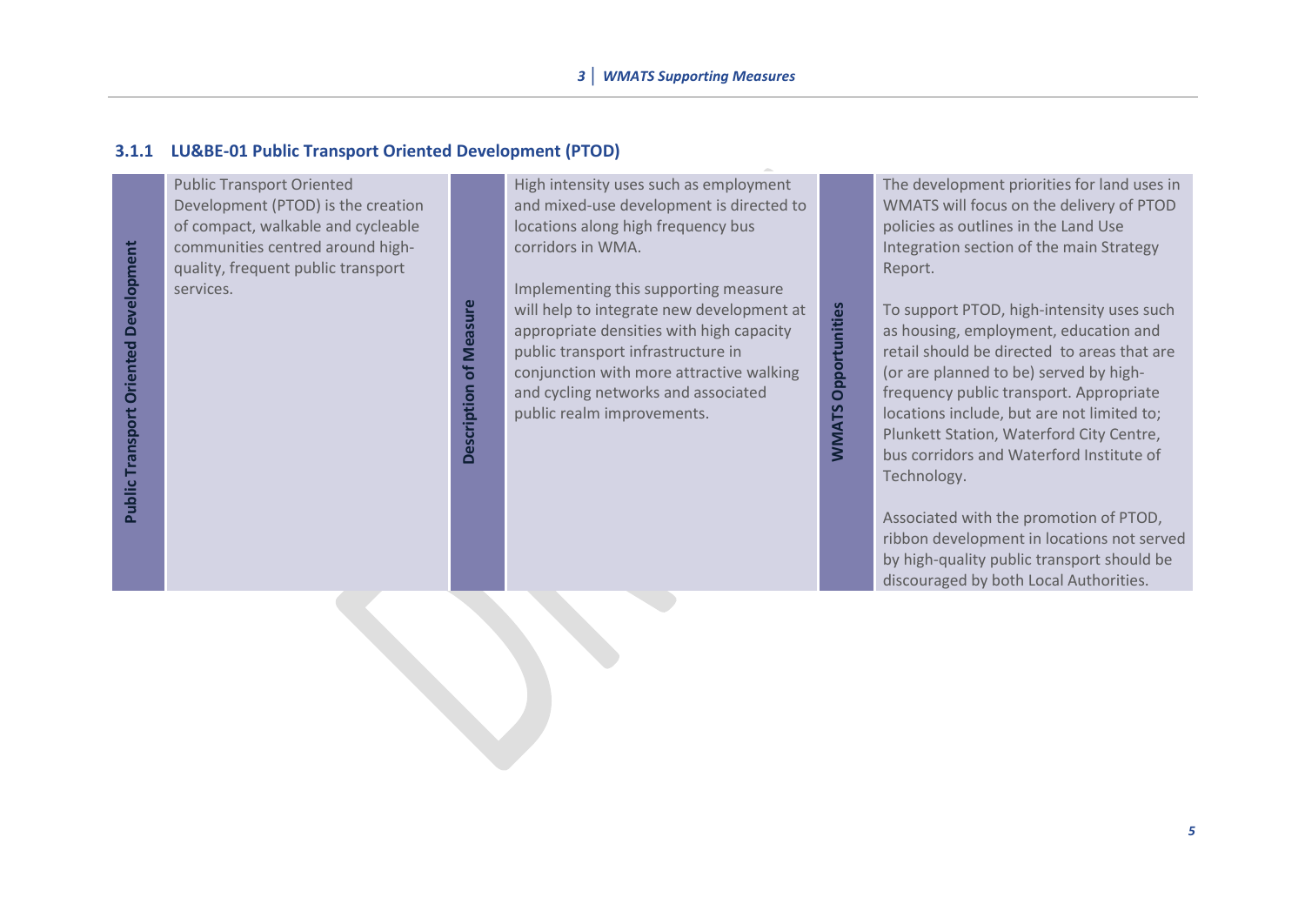#### **3.1.2 LU&BE-02 Appropriate Development Densities**

**Appropriate Development Densities Appropriate Development Densities** The Southern Regional Assembly RSES RPO 165 aims to ensure the consolidation of development at higher densities within existing urban Description of Measure centres and provision for permeability (improved for existing areas and included in any new development), with a focus on locations where it can be demonstrated that such development supports the use of walking, cycling and public transport.

**Description of Measure**

The density of development has a significant impact on the concentration and distribution of trip demand.

Appropriate development densities as a supporting measure seeks to target higher development densities in highly accessible locations by walking and cycling and/or where there are opportunities for current or proposed sustainable transport.

**WMATS Opportunities**

**WMATS Opportunities** 

This land use measure better aligns the provision of sustainable transport with demand therby reducing the need to travel by private car.

Both WCC and KCC should maximise the opportunity to increase densities within existing built-up areas such as Waterford City Centre and smaller urban settlements.

This will contribute to a more compact development footprint that brings more people closer to destinations by walking and cycling networks and improves the viability of public transport services creating the opportunity for increased capacity and frequencies within the WMA.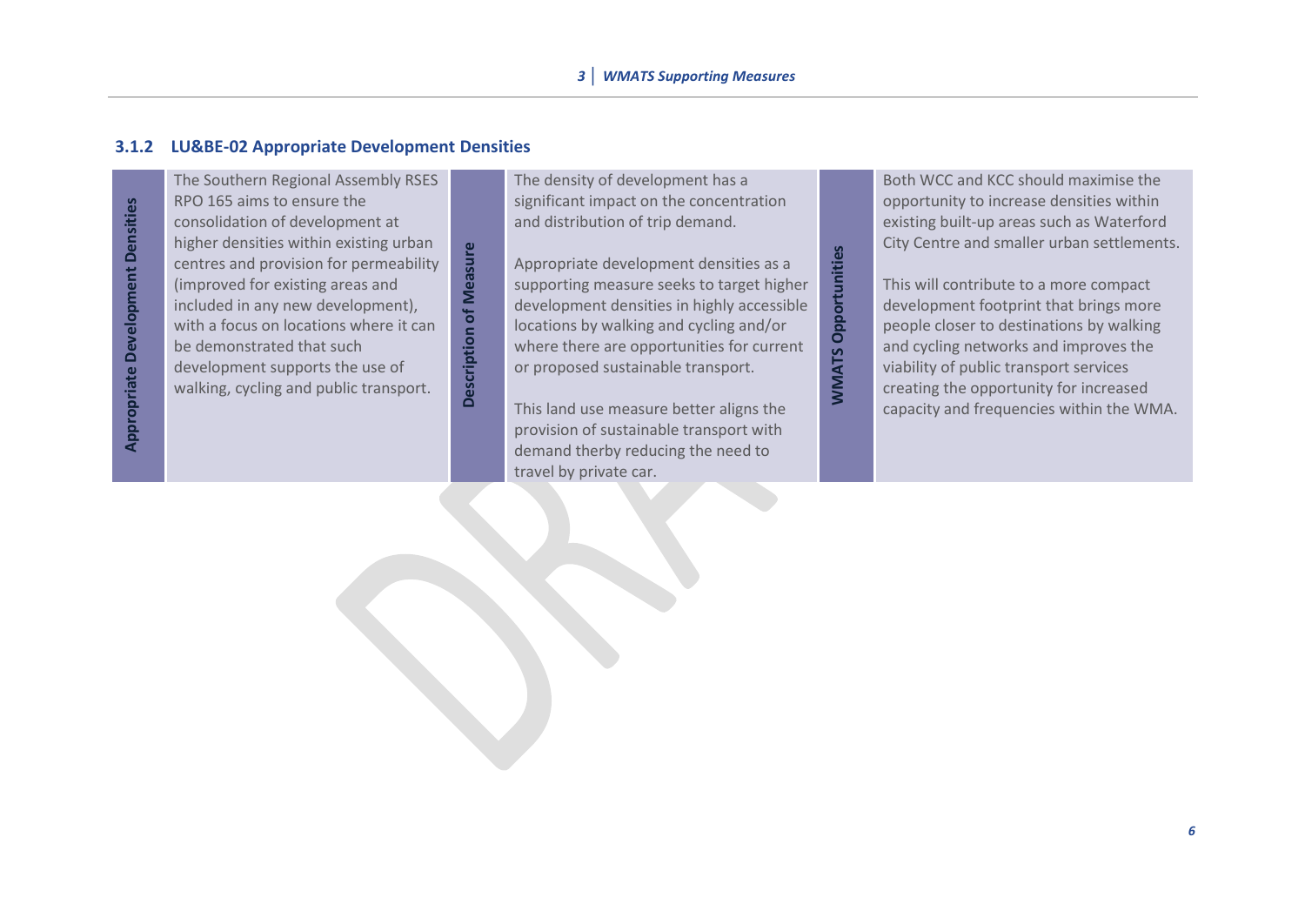#### **3.1.3 LU&BE-03 Mixed-Use Development Patterns**

**Mixed Use Development Patterns Mixed Use Development Patterns** Mixed-use development patterns provide a greater variety of essential services and facilities locally – usually considered to be within immediate walking distances of the home.

Mixed-use development as a supporting measure plays an important role in shortening trip lengths by locating key destinations such as schools, health Description of Measure **Description of Measure** facilities, leisure and retail services within close proximity of where people live.

**WMATS Opportunities WMATS Opportunities**

Both WCCC and KCC should prioritise mixed-use development when redevelopment of sites within Waterford City and villages such as Passage East and Slieverue. The concept is equally relevant in greenfield development areas such as Garcedieu and proposed SDZ sites where schools, shops and essential local services should be provided within safe walking distances and environments to housing.

Waterford MASP Policy 6 (b) highlights the aim to develop the '10-minute neighbourhood' for Waterford.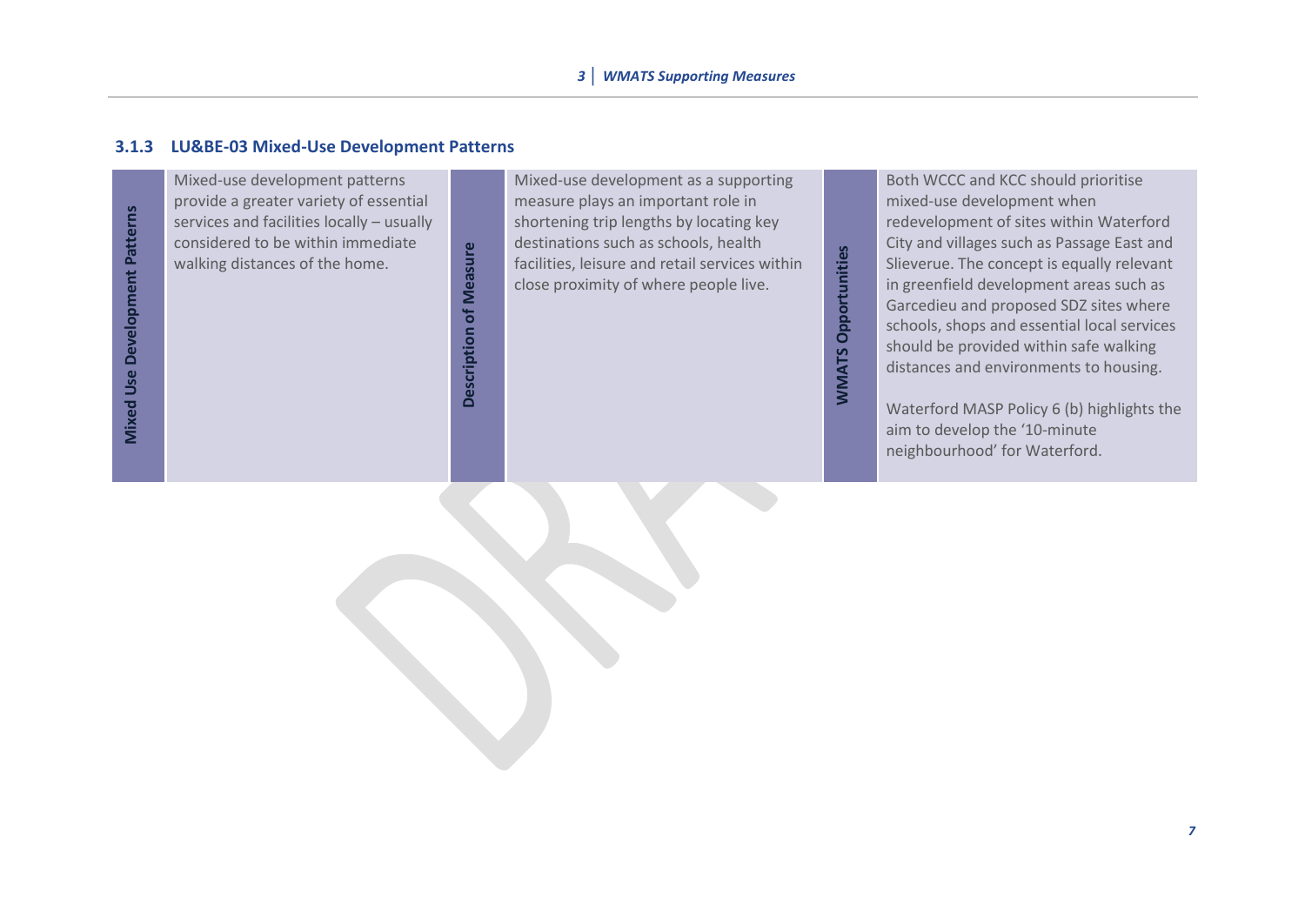#### **3.1.1 LU&BE-04 BE-01 Public Realm and Urban Design**

A quality public realm based on best practice urban design principles is conducive to encouraging safer and higher levels of walking, cycling and public transport use.

**Description of Measure** 

**Description of Measure**

A mobility-friendly built environment includes a safe pedestrian environment, safe street crossings, easy to access public destinations, a mix of housing choices, nearby health centres and recreational facilities.

Additional mobility / age friendly urban design features usually entails the use of measures such as tactile paving, adequate street and park furniture such as rest benches, legible pedestrian signage and well-lit walking areas.

The feeling of safety can be greatly enhanced through the adoption of good urban design principles such as ground floor activity providing passive surveillance.

**WMATS Opportunities**

**WMATS Opportunities** 

Further benefits of high-quality urban design is its contribution to creating urban and natural environments that foster strong local business, create strong communities and contribute to quality of life.

In the context of supporting WMATS, good urban design seeks to provide an external physical environment which prioritises sustainable transport. It evolves from many public and private decisions, made over time, in the land-use planning, architecture and engineering fields. Both Local Authorities should prioritise public realm interventions in a manner consistent with the over-arching principles outlined in the updated Design Manual for Urban Roads and Streets (2019).

There are several opportunities within Waterford City and Metropolitan town centres and villages to declutter the public realm, reduce traffic volumes and speeds and enhance the pedestrian environment. Pedestrian (and cyclist) desire lines should be identified, protected and developed. and prioritised.

The adoption of place-making principles particularly in new developments and emphasising people-centred interventions in places like the Viking Triangle, the North Quays SDZ and Passage East will create an attractive environment where people want to live, visit, work and spend time.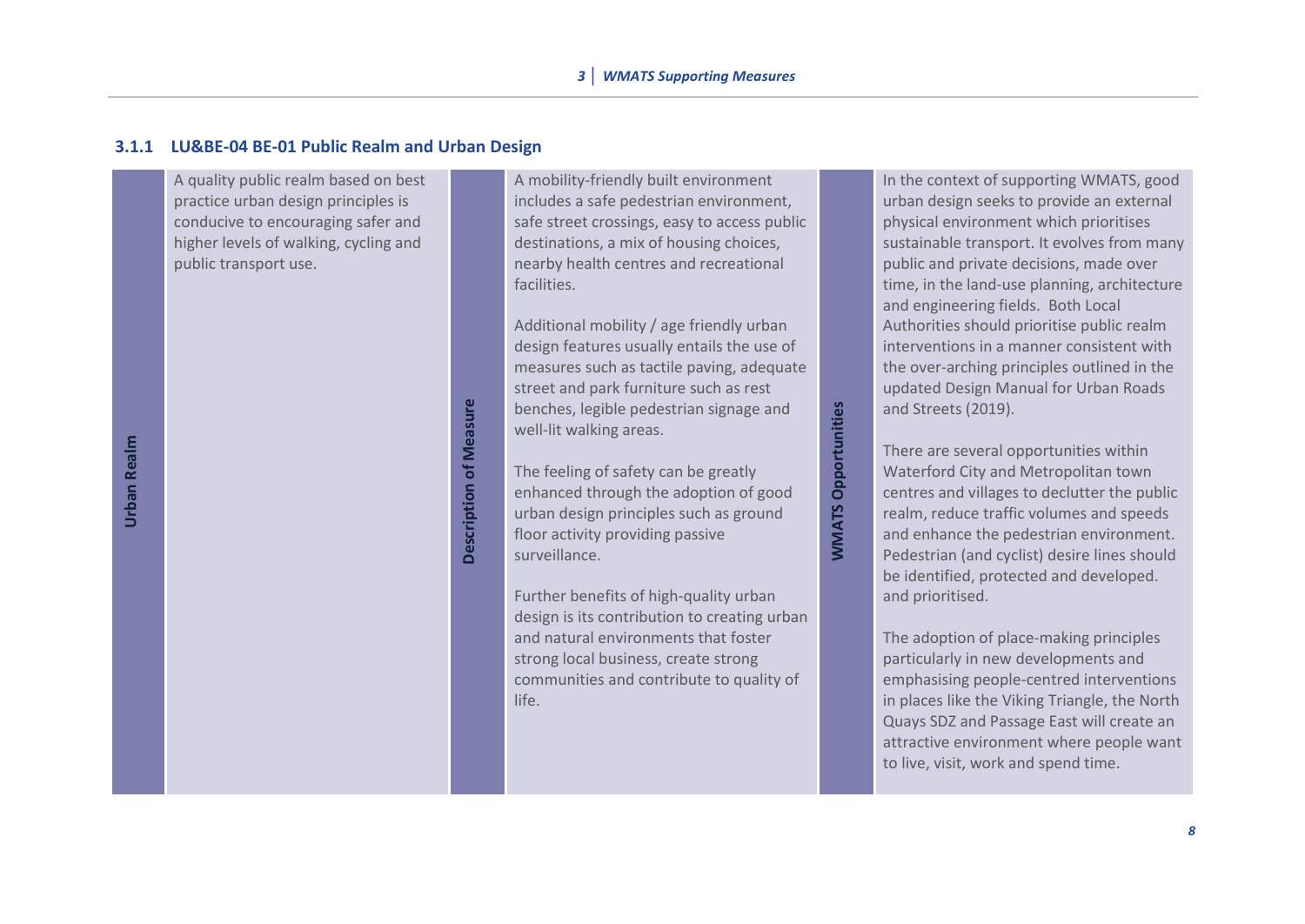#### **3.1.1 LU&BE-05 Pedestrian and Cycle Wayfinding**

Wayfinding, or legibility, relates to the ease with which people can find their way around an area.

> Description of Measure **Description of Measure**

Many of the measures described above in the Public Realm and Urban design section are applicable here. Pedestrian and cyclist routes should be clear, direct and obvious. There are several principles that contribute to good wayfinding, such as architectural cues, surface treatments, lighting, sight lines, and signage.

The updated Design Manual for Urban Roads and Streets (2019) provides additional guidance on wayfinding and Quality Audits.

There are excellent opportunities to build upon recent good work across the WMA including the Viking Triangle and The Deise greenway route which, it is intended, will link through Waterford to Plunkett Rail Station. Routes such as these should be direct and clearly sign posted.

There are several physical barriers to walking and cycling across the WMA including those created by the River Suir, floodplains and railway tracks which must be overcome to create better local and strategic walking and cycling links.

**WMATS Opportunities**

**WMATS Opportunities** 

The recent Walkable Neighbourhood Map of Limerick City based on an original walking 'Tube' map in the Spanish city of Pontevedra, provides a good example of a template that could be followed in Waterford.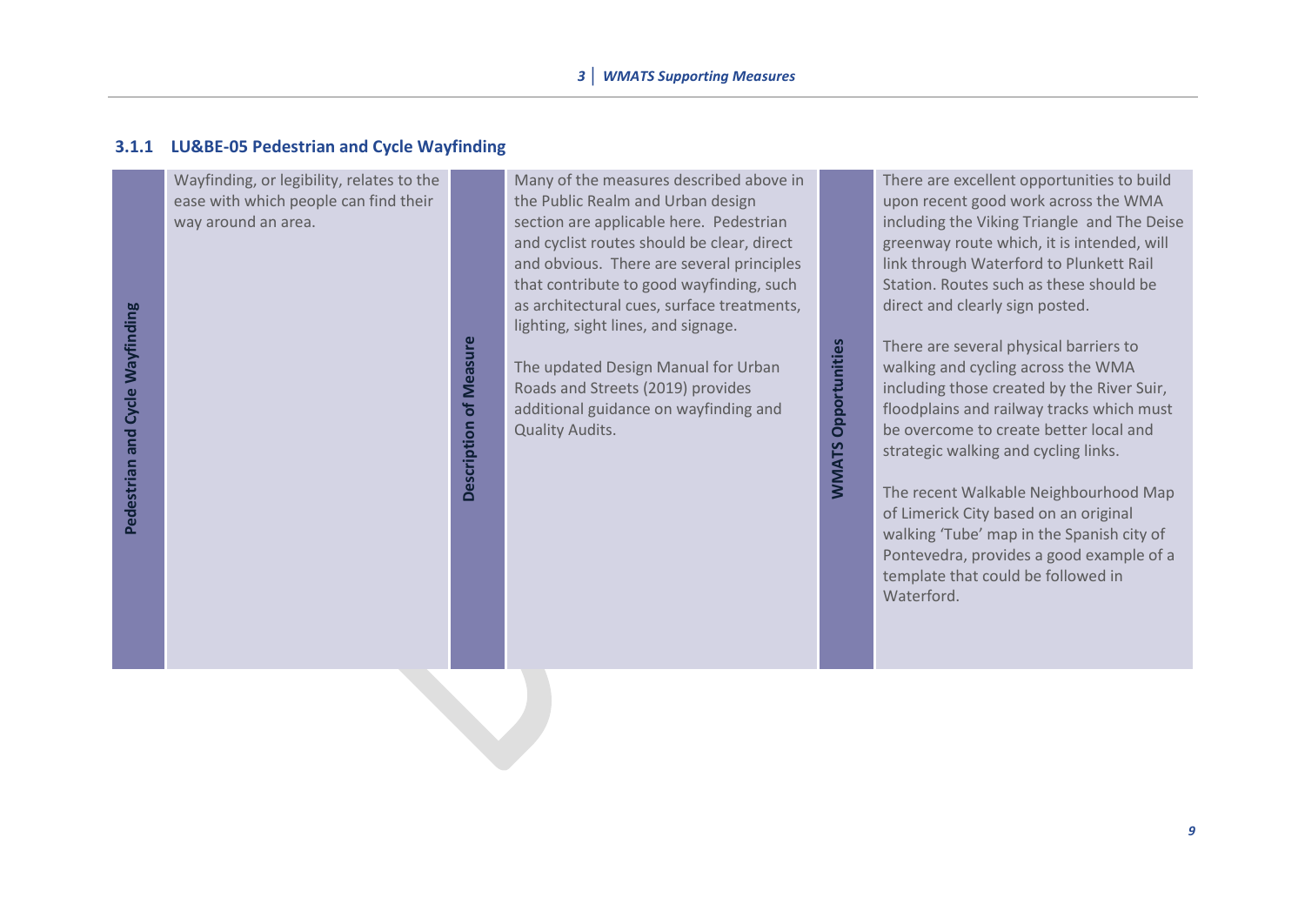#### **3.1.2 LU&BE – 06 Providing for Filtered Permeability**

Providing for permeability is an essential component of supporting more walkable and cycle friendly cities and neighbourhoods and facilitating better access to public transport.

Good permeability is achieved through the availability of direct connections between origins and destinations that are accessible, safe and secure.

The National Transport Authority's Permeability Best Practice Guide is available to assist local authorities and other organisations in tackling the issues that impact on permeability providing a basis for addressing the legacy of severance in Irish urban areas.

**WMATS Opportunities**

**WMATS Opportunities** 

In many cases, this will involve the opening up of existing (or planned) cul-de-sacs or other barriers to pedestrian movement – particularly housing developments close to schools and supporting local shops and services.

**Description of Measure**

Description of Measure

Both Local Authorities should undertake permeability audits of existing built-up areas and identify key pedestrian and cycle desire lines in planned new developments.

Permeability must be considered in relation to all future developments on every scale. Opportunities to improve permeability to existing developed areas should be actively sought in conjunction with the implementation of the public transport, pedestrian and cycle network enhancements provided for within WMATS. Of importance will be:

- Direct, high-quality pedestrian connections to high capacity public transport corridors, bus stops and major walking destinations;
- **Pedestrian and cycle crossings to link areas** that are separated by roads or other physical barriers such as the River Suir or railway tracks including the use of countdown signals at appropriate crossings;
- **Planning and design that ensures** accessibility for persons with mobility challenges.
- Low cost measures such as filtered permeability will be used to unlock access, reduce severance and form direct connections to local services and longer distance dedicated cycle routes.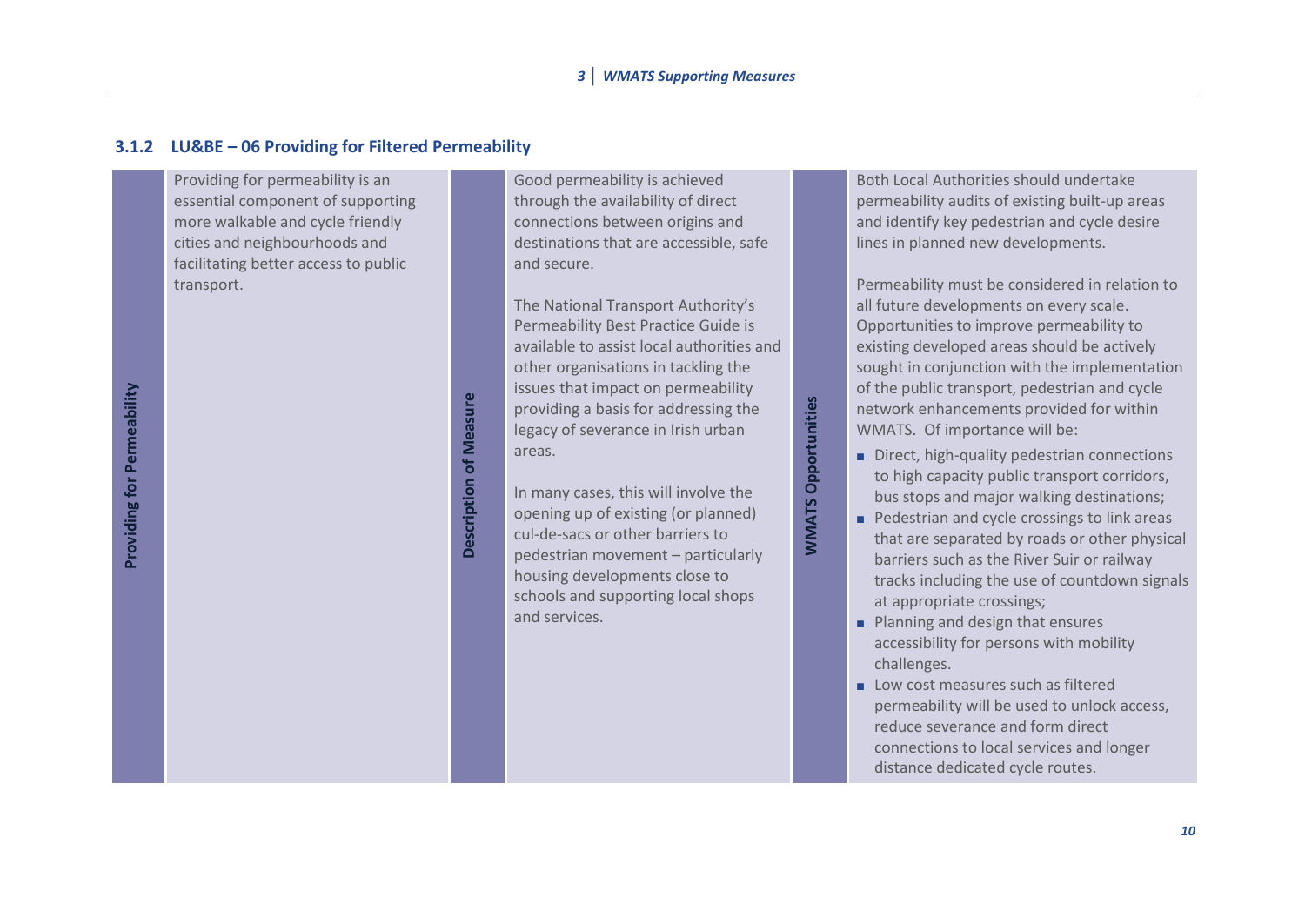#### **3.1.3 LU&BE-07 Safety and Peception of Safety Measures**

**Description of Measure**

Description of Measure

Decisions to use the public transport, walking and cycling networks are often influenced by the reality or perceptions of safety and security.

Safety concerns across the the transport network and can vary according to characteristics such as gender, age and race.

Traditionally, safety concerns have tended to be addressed through hard engineering techniques and/or enforcement measures. However, in recent years there is an appreciation for softer or less tangible measures including the promotion of quality urban design, increasing street activity, sensitive lighting and having a more visbile police presence to discourage opportunistic crime.

**WMATS Opportunities**

**WMATS Opportunities** 

Other safety concerns relate to speed and volume of traffic, noise, air pollution, poor road user behaviour and lack of pedestrian and cyclist priority in public spaces. These can be addressed through a combination of measures including urban design and sensitive, well thought-out transport solutions.

Addressing safety and security issues is a high priority for sustainable modes and must be considered if WMATS is to achieve its sustainable transport objectives and maximise its public transport patronage.

WMATS will promote compact land use patterns and a high quality of urban design that will provide for increased pedestrian activity (safety in numbers) and passive surveillance. The quality of the pedestrian and cycle network (including access to public transport) can be greatly enhanced through projects such as BusConnects.

Both Local Authorities should look to incorporate feedback from a wide range of users before proceeding with transport projects and streetscape interventions.

Other measures could potentially include:

- Innovative physical measures such as landscaping, lighting and design;
- **Operational measures including more** visible police presence and camera enforcement; and
- Public awareness initiatives.

Safety Measures **Safety Measures**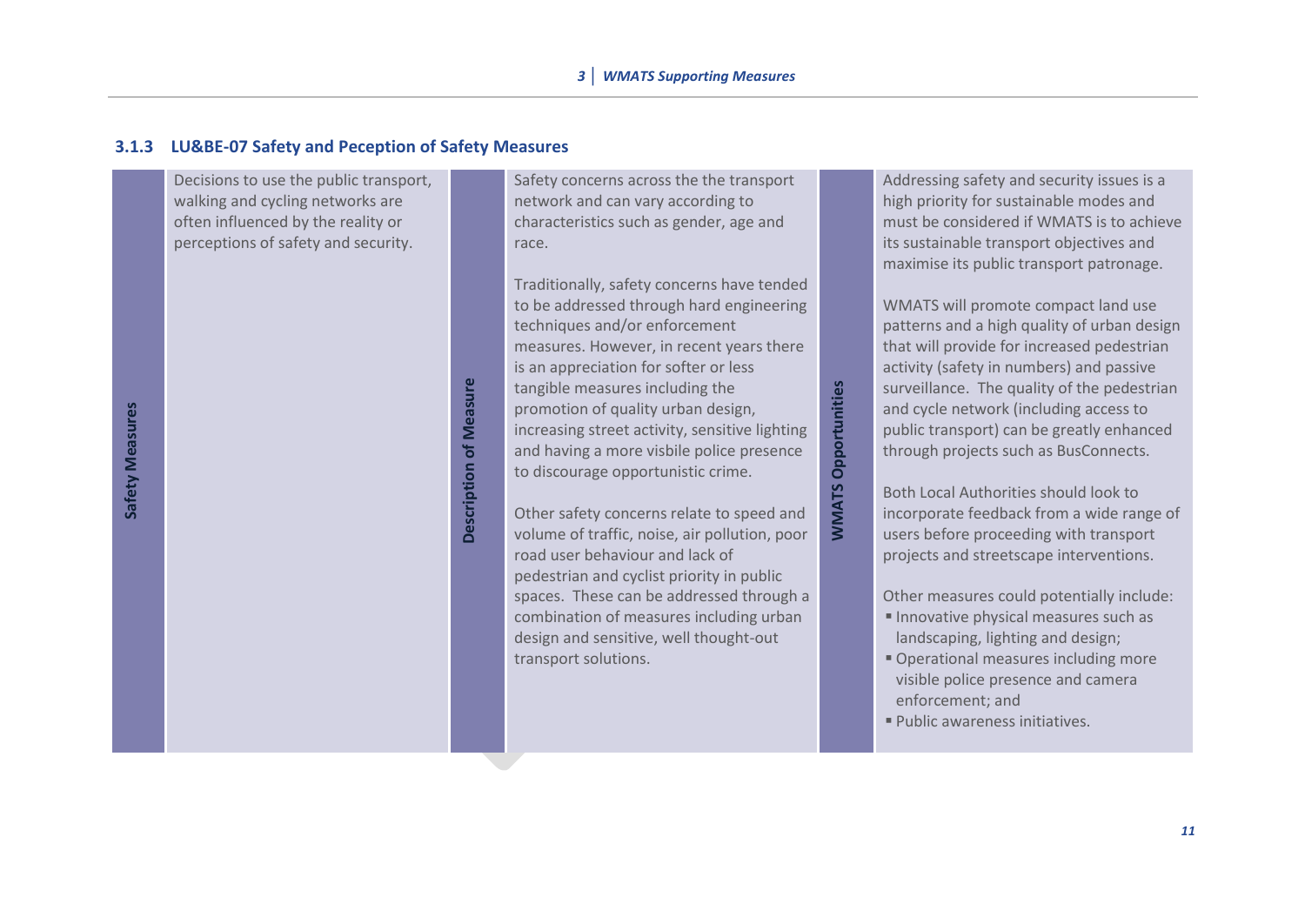#### **3.2 Behavioural Change Programmes**

Behavioural change programmes are aimed at encouraging people to choose more sustainable transport options. Existing behavioural change programmes include the Smarter Travel Workplaces and Campuses programme directly managed by the NTA and the Green Schools Travel Module administered by the NTA and run by An Taisce on behalf of the Department of Transport, Tourism and Sport (DTTAS). Requirements for Travel Plans are set out in local authority development plans. As such, the local authorities also play a significant role in the review and monitoring of Travel Plans.

The Behavioural Change Programmes supporting measures comprise of the following:

- **BCP-01 Workplace Travel Plans**
- BCP-02 Smarter Travel Campus
- **BCP-03 Green Schools Programme**
- **BCP-04 School Travel Strategy**
- **BCP-05 Walking and Cycling Officer**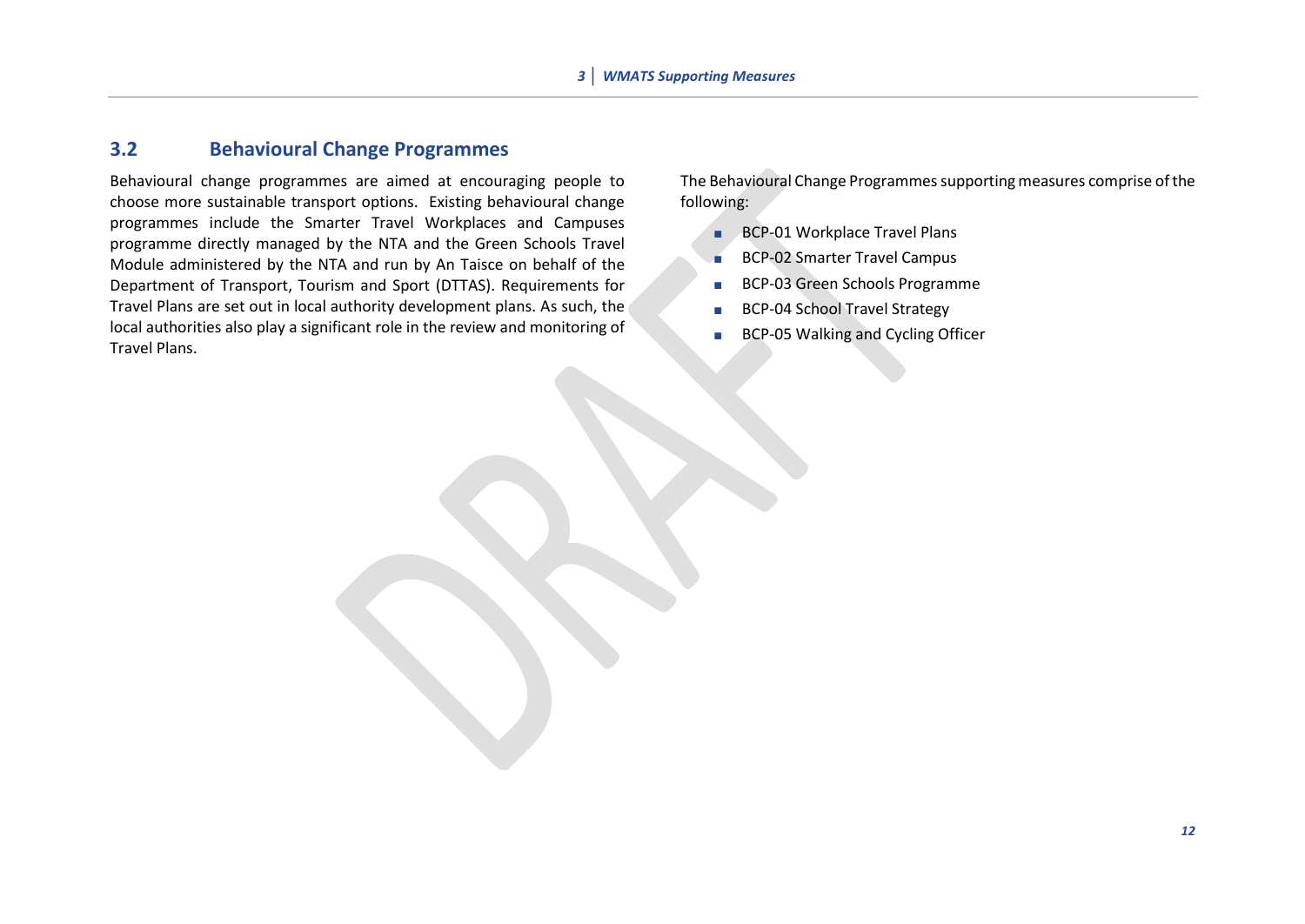#### **3.2.1 BCP-01 Workplace Travel Plans**

Workplace Travel Plans, also known as Mobility Management Plans, comprise a package of measures to promote / support sustainable travel patterns and reduce the need to travel by private car.

The Smarter Travel Workplaces Programme, managed by the National Transport Authority, engages with larger employers in the WMA in the development and implementation of Workplace Travel Plans.

Typically, MMPs identify a range of measures to improve the percentage of staff travelling regularly by sustainable transport and reduce the numbers arriving to work by single occupancy car journeys. These measures normally include walk, cycle and public transport promotion and measures that encourage car-pooling and/or journeys by less polluting vehicles including motorbikes or electric vehicles.

**Description of Measure**

Description of Measure

Workplace travel planning provides the opportunity to communicate the implementation of WMATS and to promote the benefits of the Strategy directly with a large number of commuters.

In many cases, large employers are engaged with organisations like Waterford Smarter Travel that can effectively deliver the behavioural change that is required to achieve the full benefits of WMATS. The gradual reduction of workplace parking in tandem with targetted improvements to the walking, cycling, Park and Ride and public transport networks in these areas are obvious opportunities.

**WMATS Opportunities**

**WMATS Opportunities** 

Other demand management measures including the consideration of Workplace Parking Levy (WPL) at national level to fund improvements to the sustainable transport network should be considered.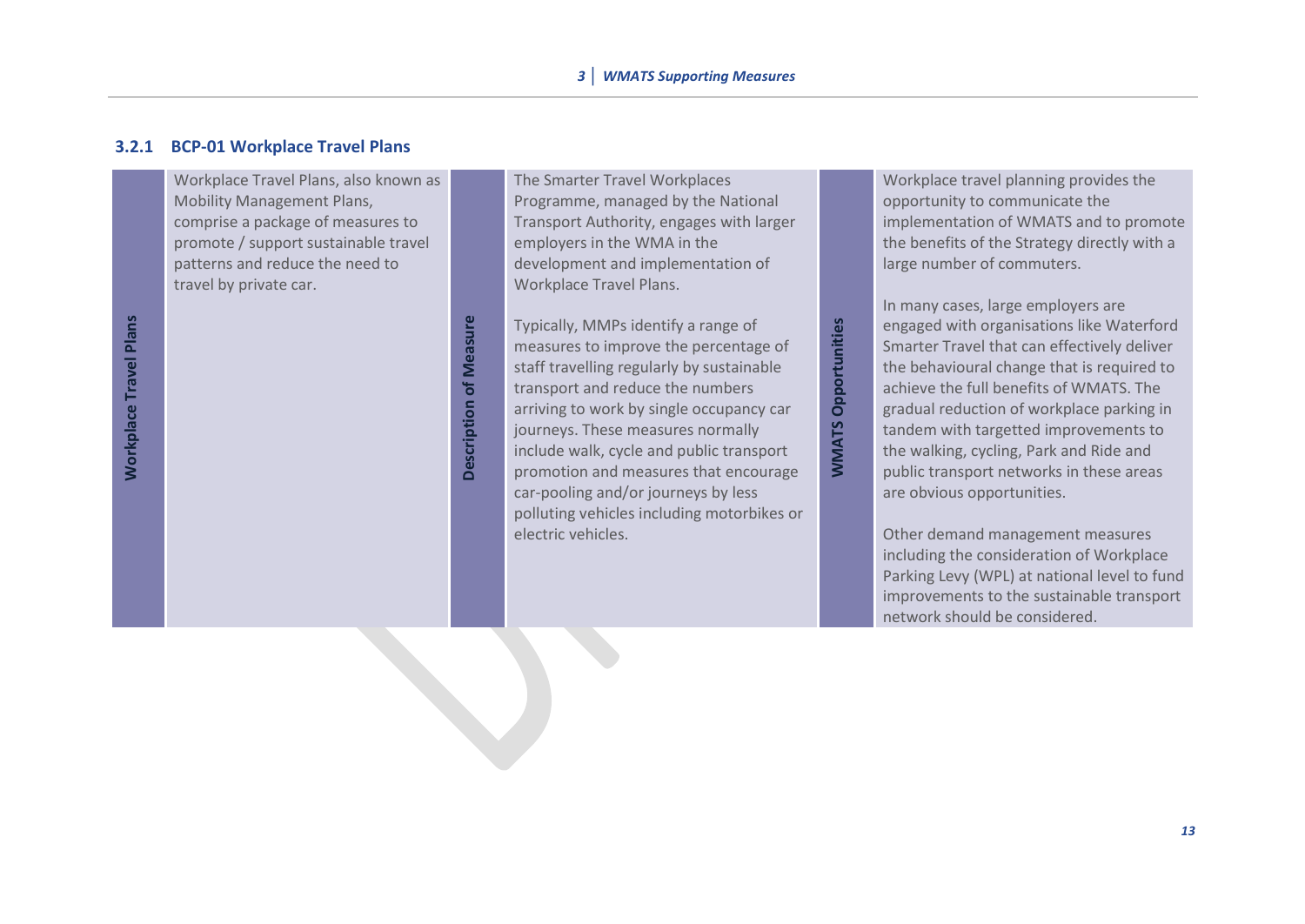#### **3.2.2 BCP-02 Smarter Travel Campus**

**Smarter Travel Campus Smarter Travel Campus** Smarter Travel Campus is a behavioural change programme encompassing actions to encourage and support third level students and staff to walk, cycle, take public transport or carshare on the commute to campus.

Smarter Travel Campus is a hands-on programme managed by the National Transport Authority working with Third Level Institutions to implement campus travel plans. For example, Waterford Institute of Technology has been an active Smarter Travel Campus Partner Campus for several years and engages in initiatives during the year to promote smarter Fransport Authority working with Third<br>Level Institutions to implement campus<br>travel plans. For example, Waterford<br>Institute of Technology has been an active<br>Smarter Travel Campus Partner Campus<br>for several years and engag

There is an opportunity to extend the Smarter Travel Campus programme as a supporting measure for WMATS to communicate the implementation of WMATS and to promote the benefits of the Strategy directly with the WMA's third level population, particularly including those attending and working in the large third level institutions, including Waterford Institute of Technology (WIT).

#### **3.2.3 BCP-03 Green Schools Programme Travel Module**

Green Schools Programme **Green Schools Programme**

Travel is the fourth theme of the Green-Schools programme under which schools prepare action plans to promote and increase the number of students walking, cycling, scooting, using public transport or carpooling on the way to school.

Description of Measure **Description of Measure**

**Description of Measure**

Description of Measure

The National Transport Authority works with An Taisce to oversee a school travel module as part of the Green Schools programme. The NTA has published a Toolkit for School Travel that presents a set of measures for use by schools to promote ways of reducing car use on the trip to and from school.

**WMATS Opportunities**

**NVMATS Opportunities** 

Potential to extend the Green Schools Programme to all schools in the WMA providing the opportunity to communicate the implementation of WMATS and to promote the benefits of the Strategy directly with the school population.

The extension of the programme would ideally be prioritised in areas where new sustainable transport infrastructure has been introduced e.g. an extension through the city of the Waterford Greenway.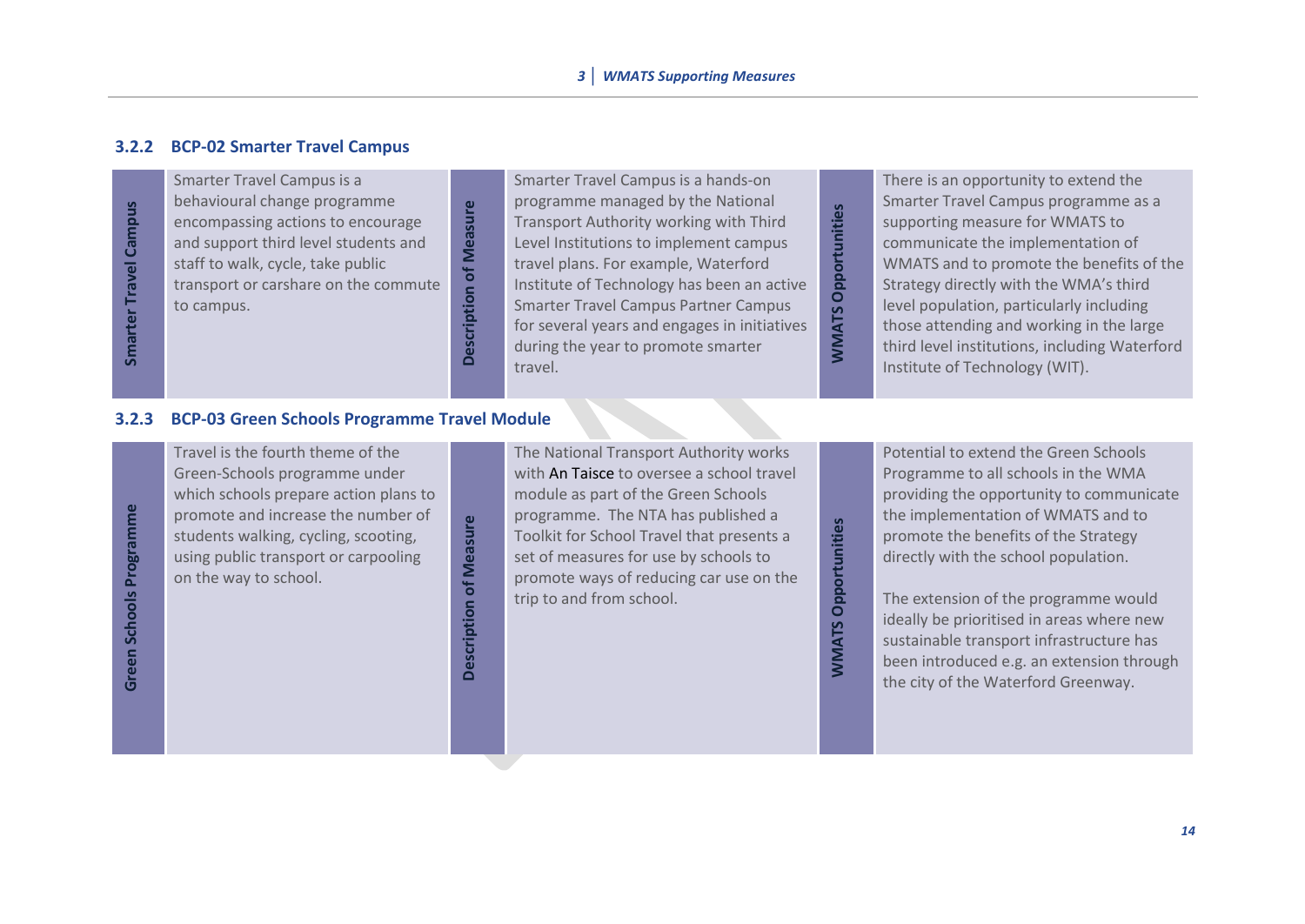#### **3.2.1 BCP-04 School Development and Transport Planning**

The 'school run' is a significant contributor to peak time congestion. The extent to which transport planning is considered in schools across the WMA is of critical importance to the achievement of modal shift, the improvement of public health and reducing the impact of car-based journeys to school / linked trips to school and work.

**School Travel Strategy School Travel Strategy** There are several land use planning and transport planning considerations relevant to the provision of new schools and the retrospective provision of walking and cycling infrastructure within the catchment of existing schools. The most significant include:

- The appropriate siting of schools. New schools must be better integrated into existing or planned new development areas to optimise walking and cycling catchments;
- The provision of high quality pedestrian and cycle networks in the vicinity of primary and secondary schools;

**WMATS Opportunities**

**MMATS Opportunities** 

**Mandatory Travel Surveys and Travel** Plans for each school in the WMA;

**Description of Measure** 

Description of Measure

- $\blacksquare$  Identification of drop off areas for parents and school buses within walking distance of the school to facilitate Park and Stride campaigns or 'Walking (Cycling) Buses';
- Review school opening and closing times including consideration of staggered times in areas where there is a concentration of schools;
- **Implementation of "School Streets" (i.e.** the restriction on the movement of vehicles in the immediate vicinity of schools)

The siting of new schools in areas highly accessible by quality walking, cycling and public transport networks is critical to reducing demand to travel by car. Both Local Authorities should engage with the Department of Education to encourage the development of schools in brownfield sites or within approved greenfield development sites.

WMATS recommends the further investigation of this topic through a comprehensive metropolitan-wide School Transport Planning Strategy with tailored measures to reduce the car-based trips of 'the school run'.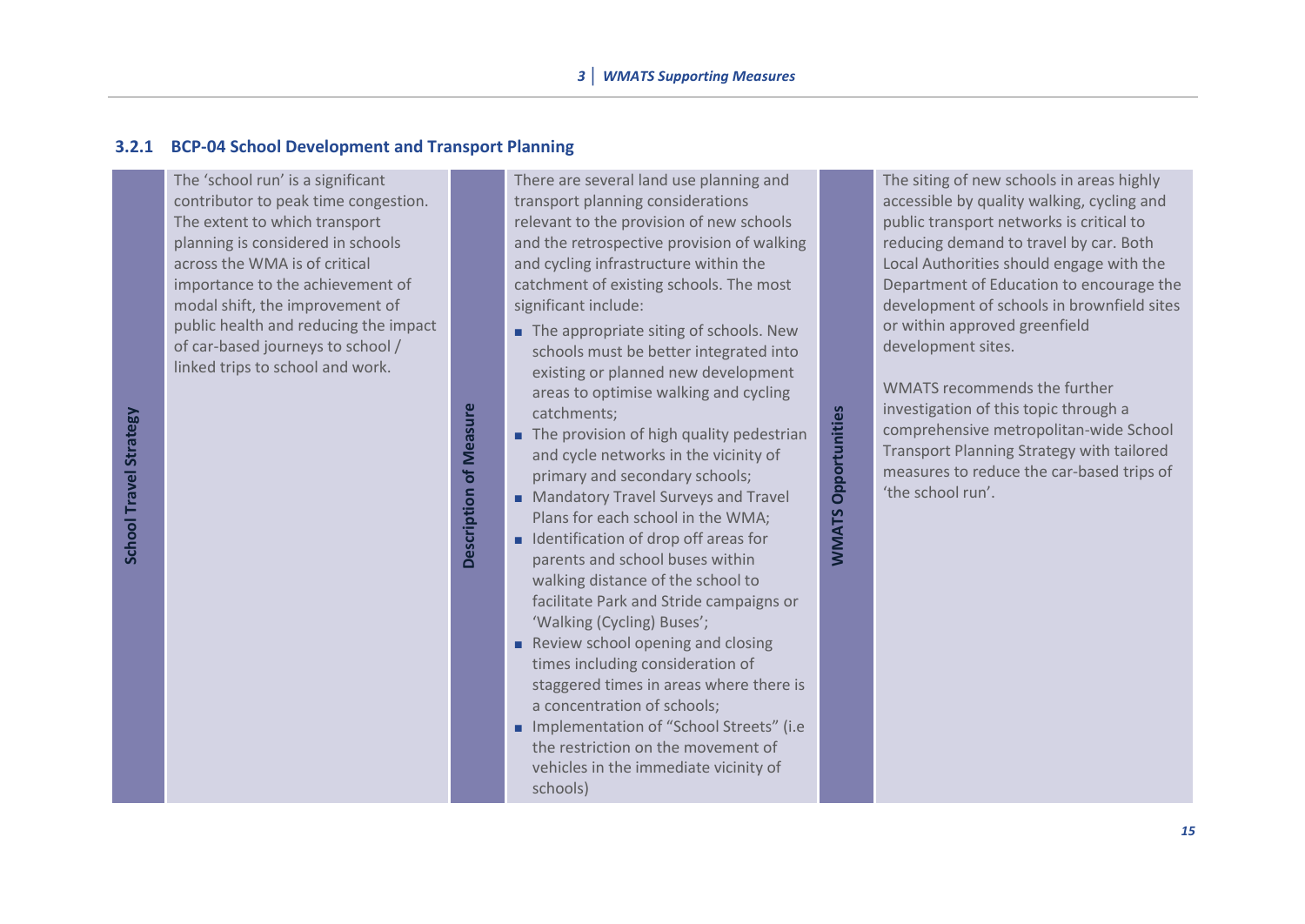#### **3.2.1 BCP-05 Walking and Cycling Officer**

The establishment of a dedicated WMA Walking and Cycling officer is recommended.

> **Description of Measure Description of Measure**

London and Manchester have, in recent years, appointed Walking and Cycling Commissioners to raise the profile of active travel and to act as a conduit between local authorities and key stakeholder groups.

The measure could facilitate decisionmaking processes focused on promoting and prioritising walking and cycling above between local authorities and key<br>stakeholder groups.<br>The measure could facilitate decision-<br>making processes focused on promoting<br>and prioritising walking and cycling above<br>motorised modes in the city.

There is an opportunity to build upon the success of the Waterford Smarter Travel programme across the wider WMA region.

At a minimum, the appointment of a dedicated walking and cycling officer (similar to that of Dublin City Council) should be considered to coordinate promotional events between relevant stakeholder groups and to raise the profile of both modes.

There is an opportunity for such an officer to liaise with the emerging NTA Cycle Design Office.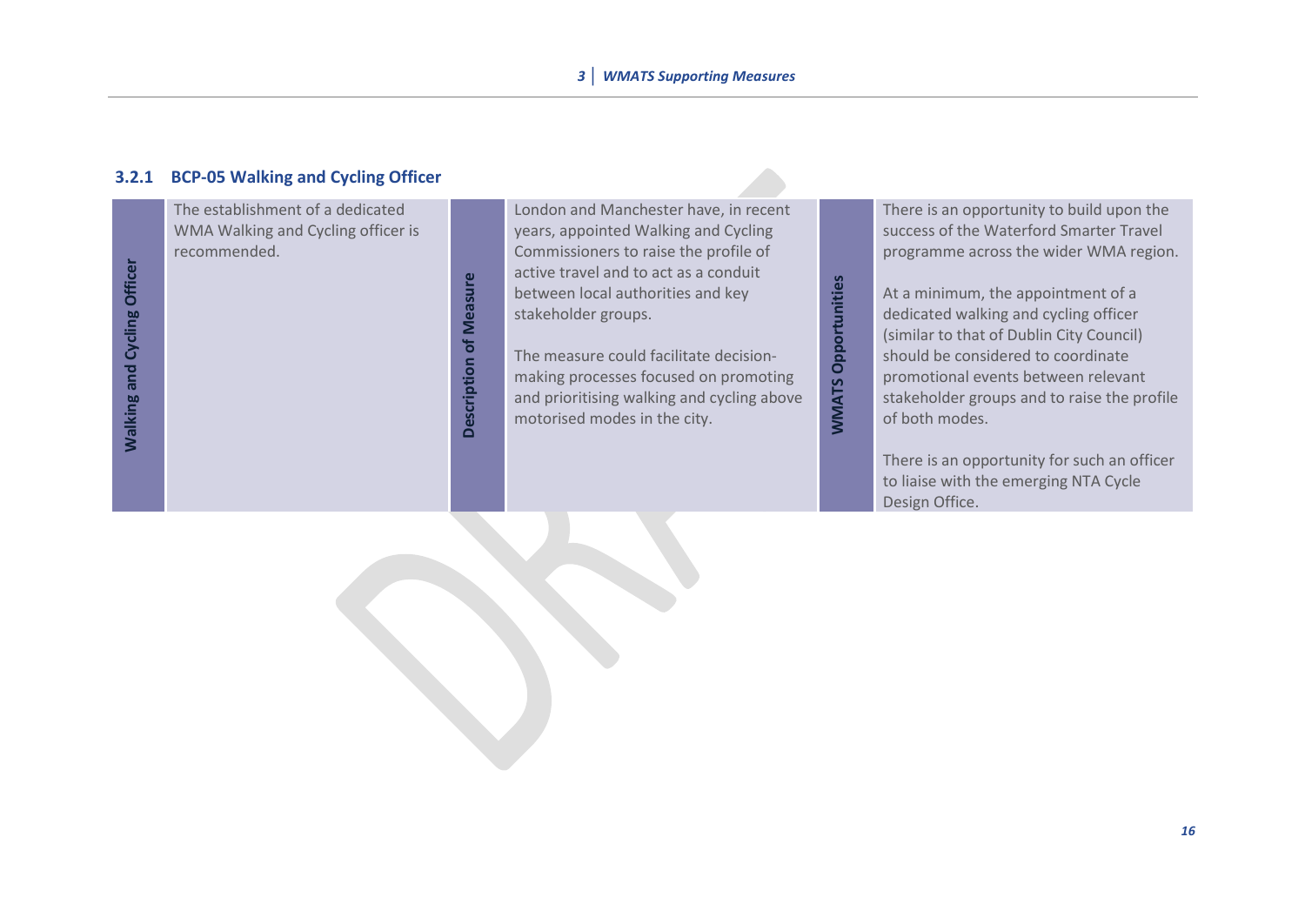#### **3.3 Car Parking Management**

Car parking has a significant influence on people's travel behaviour with a long-established link between a lack of reliable public transport and over provision of car parking. The availability and price of parking are major determinants of the relative attractiveness of the private car versus sustainable transport options. Parking management measures include pricing and supply controls that make car use more expensive and less convenient, thereby increasing the relative attractiveness of non-car modes. Transport demand management through parking restraint can be targeted to locations where accessibility by alternative modes is high thereby encouraging mode shift to public transport, walking and cycling.

Parking restraint can also be applied as a fiscal measure or alongside land use planning measures.

The Parking Management supporting measures comprise:

- P-01 On-Street Parking Controls
- **P-02 Parking Standards for New Developments**
- **P-03 Mobility Hubs**
- **P-04 Managing the General Availablity of Parking**
- P-05 Workplace / Private Parking Levies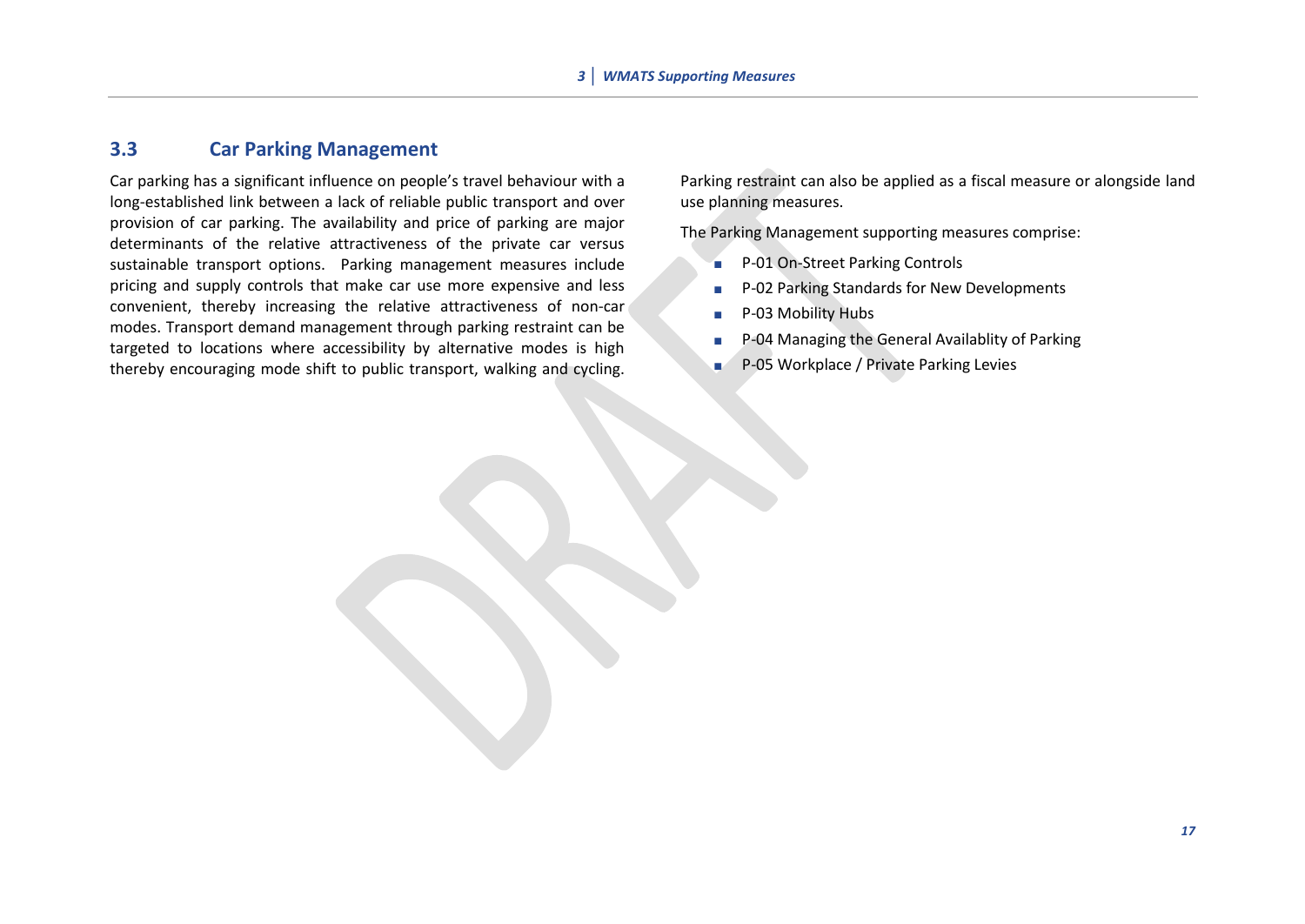#### **3.3.1 P-01 On-Street Parking Controls**

On-street parking controls are generally considered to refer to the implementation of parking charges, parking duration limits and/or time of day parking restrictions.

There are significant and competing demands for kerbside spaces in Waterford City Centre and smaller urban settlements. These include but are not limited to: loading and unloading facilities; a need to ensure bus priority and ease of boarding; objectives to increase footways, street trees, street crossings and dedicated cycle infrastructure.

Effective parking control strategies aim to provide for a suitable balance of long and short-term parking and parking duration limits to specific sites or areas but increasingly, a need to facilitate streetscape improvements and prioritise sustainable transport interventions.

**WMATS Opportunities**

**MMATS Opportunities** 

**Description of Measure**

Description of Measure

Waterford City Council operates a Pay Parking system for payment of On-Street Parking and some limited residential parking controls in inner - City areas. This approach will be required elsewhere across the WMA.

The availability and pricing structure for council controlled on-street parking within the WMA should be reviewed by both LAs in tandem with WMATS implementation. In many cases, this will require a reallocation in road space used for on-street parking to facilitate sustainable transport.

In general, long-stay commuter and shopper on-street parking within Waterford City and Metropolitan Town Centres should be minimised, regulated to ensure quick turnover of spaces and relocated to strategic Park and Rides where appropriate. Delivery and Servicing requirements should also form part of this consideration.

Waterford City Council currently offers 9 dedicated Electric Vehicles (EVs) charging zones and offers free car parking for electric vehicles parked in an E.V. charging bay. These incentives may need to be revised in the medium to long term as the attractiveness of EVs increases in light of WMATS priorities and competing demands on limited kerbside space.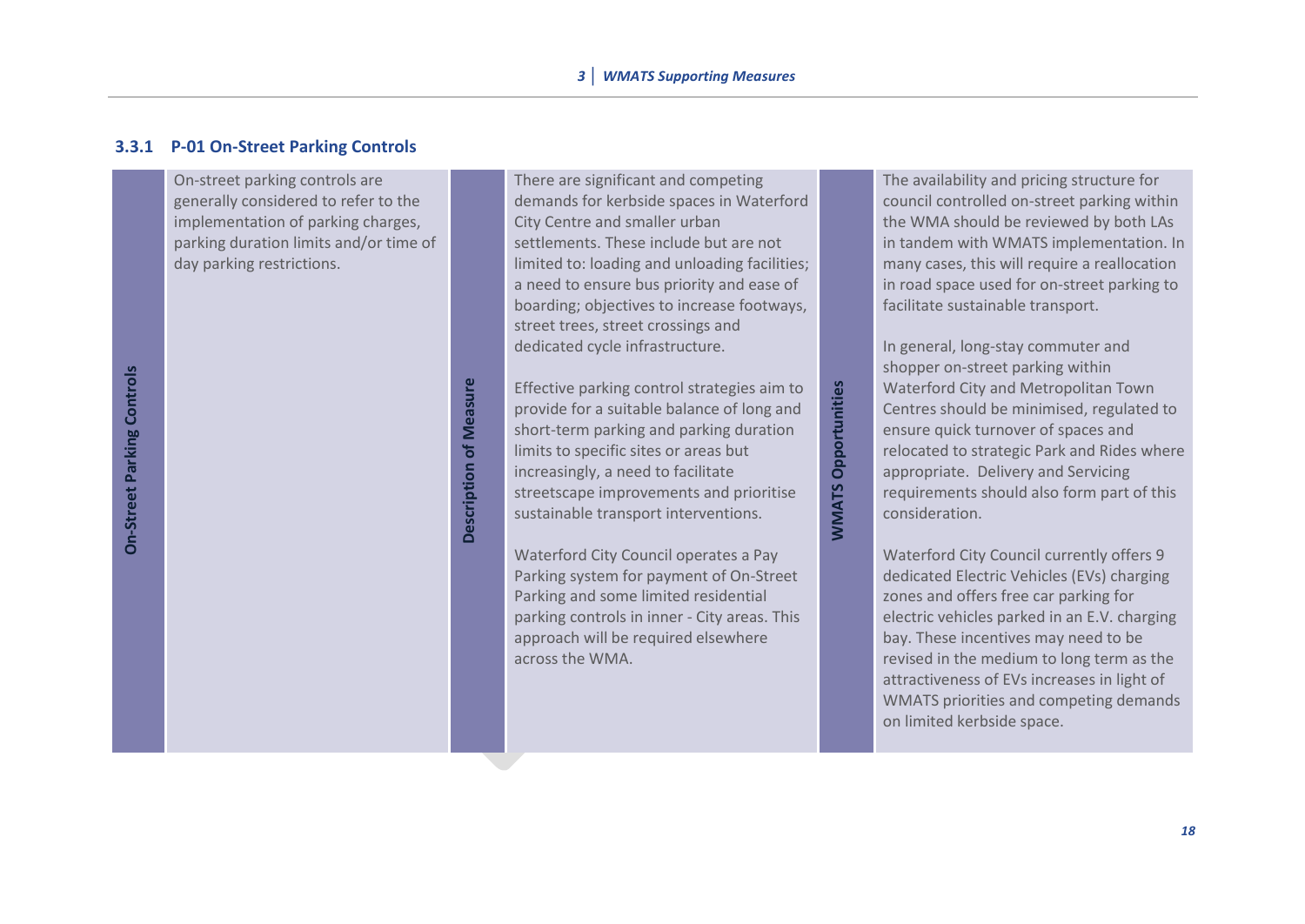#### **3.3.2 P-02 Parking Standards for New Developments**

Appropriate car parking standards are required to manage the parking supply, increase the attractiveness of sustainable transport options and to effectively manage the demand for travel by the private car.

**Description of Measure**

Description of Measure

Parking standards for new developments are set out in the Waterford City and County Development Plans.

In many cases, minimum parking standards are applied to new development including employment sites. This tends to lead to an over-provision of private car parking acting as a real barrier and disincentive to prioritise sustainable transport.

WMATS provides the opportunity to prescribe more robust parking management in targeted areas in tandem with improvements to sustainable transport provision. These include new regeneration areas ear-marked for development such as North Quays SDZ.

Waterford and Kilkenny's statutory Development Plans are due for review in the short-term of WMATS implementation. Maximum parking standards should be applied by both LAs alongside support other measures including more compact development that is highly accessible by public transport, and provision of quality walking and cycling networks.

**WMATS Opportunities**

**NMATS Opportunities** 

Consideration should be given to a zonal approach to parking standards in the WMATS. This approach is consistent with recent changes to government policy outlined in the National Planning Framework 2040 and the Section 28 Sustainable Urban Housing Guidelines.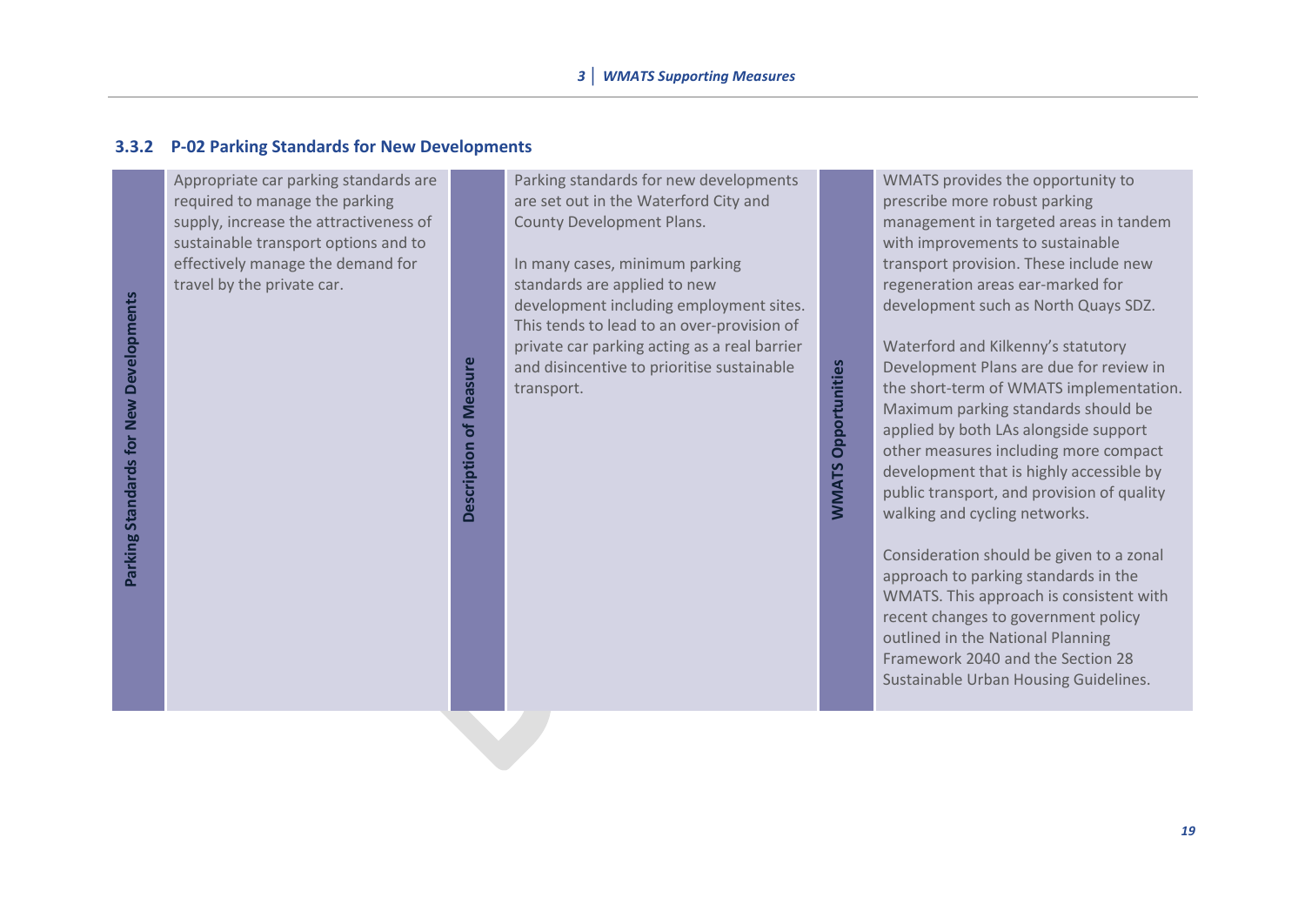#### **3.3.3 P-03 Mobility Hubs**

Mobility Hubs are consolidated car parking areas more usually in the form of multi-storey garages or, to a lesser extent, underground car parks.

Description of Measure

Description of Measure

The concept is relatively new to European cities but is gaining traction particularly in new regeneration areas planned around mass public transit systems (Public Transit Oriented Development). Private car parking is minimised and consolidated to areas that often require a short walk to access the vehicle meaning that the instinct to use the car as a primary mode is curtailed somewhat.

In addition to providing some private car parking facilities for predominantly residential use, mobility hubs are characterised by a high level of accessibility to high capacity public transport and a high degree of supporting sustainable transport infrastructure (Mobility as a Service systems) including car-sharing, car-clubs, bike-sharing systems, cargo bikes and Electric Vehicle Charging Points (EVCP).

WMATS Opportunities

**WMATS Opportunities** 

The application of mobility hubs is consistent with the NPF 2040 & the Section 28 Sustainable Urban Housing Guidelines which seeks to minimise or wholly reduce car parking in central areas or those well served by public transport.

Mobility Hubs will be encouraged in regeneration areas or central areas where high-density housing is supported by highfrequency public transport. They will contribute to sustainable transport mode share targets by prioritising walking, cycling and public transport use, and reducing the need to own a private vehicle.

Mobility Hubs will enable low car parking ratios to be applied in accessible, well connected areas across the WMA.

The provision of Mobility Hubs satisfies several requirements for low parking provision and high-quality cycle parking located within easy reach of public transport. Other advantages include a reduced land take, cost of development and contributions to place-making objectives.

This approach is consistent with a growing preference of younger workers to eschew car ownership in favour of being located near workplaces, leisure facilities and public transport.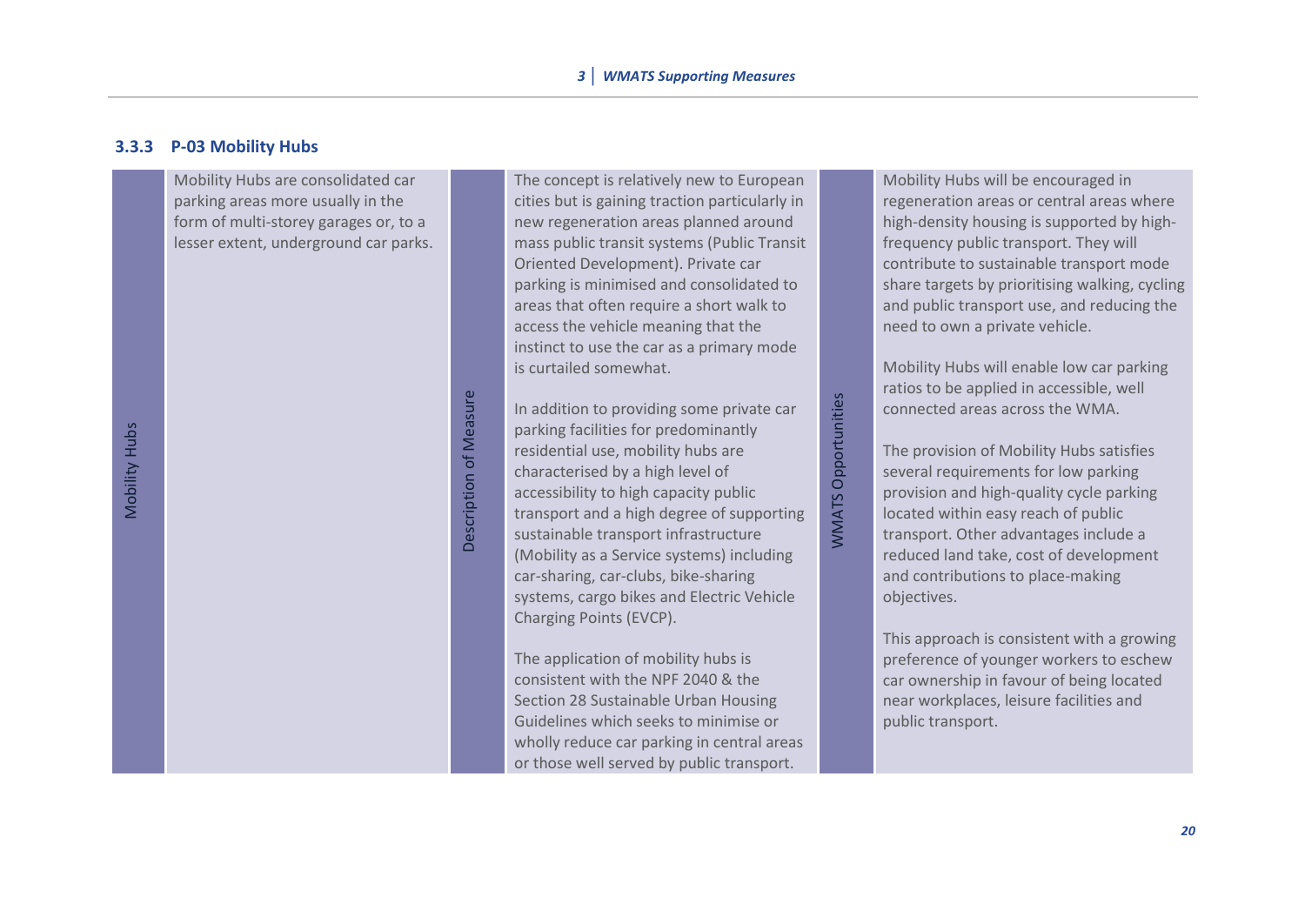#### **3.3.4 P-04 Managing the General Availability of Parking**

Managing the availability of long-stay parking, particularly within urban centres, is a highly effective way of making sustainable transport options more attractive relative to the private car.

**Reductions in the Availability of Parking**

Reductions in the Availability of Parking

**Description of Measure** 

**Description of Measure**

More robust management of car parking levels and areas – including the repurposing of existing car parking areas to other uses - is a proven implementation tool in the creation of attractive, prosperous and pedestrian-friendly town centres.

Managing the availability of parking can be achieved through the development management process and other mechanisms including town centre renewal projects and regeneration of areas as outlined above in P-01 to P-03.

**WMATS Opportunities**

**WMATS Opportunities** 

Waterford City has significant amounts of long-stay parking – particularly surface car parking. There will be a general reduction in the provision of parking in the vicinity of high capacity public transport corridors and encouraging shared mobility systems to enable more compact development patterns. General reduction of parking should take place in tandem with improvements to the walking, cycling and public transport and Strategic Park and Rides.

The benefit of this approach is three-fold as the removal of on-street parking enables more efficient public transport while reducing the attractiveness of private car travel, as well as freeing up kerbside space for place-making initiatives including public seating, cycle parking and parklets.

Reducing parking supply also has the potential to support other measures by reallocating surface car parking to urban realm improvements, sustainable modes or more compact development for example. As land values increase, the attractiveness for higher value uses including residential and employment uses increases.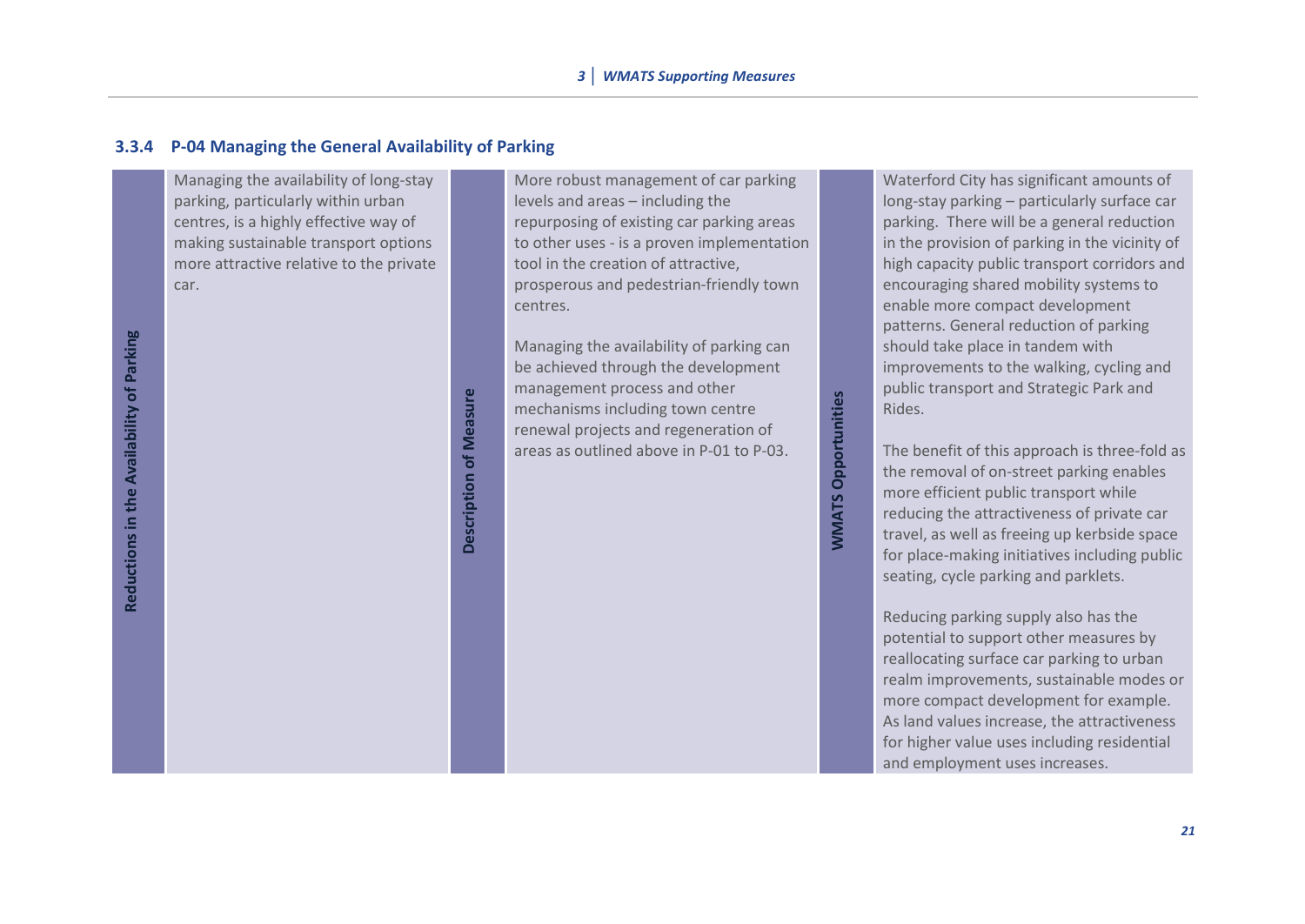#### **3.3.5 P-05 Workplace / Private Parking Levies**

**Workplace / Private Parking Levies Workplace / Private Parking Levies** The availability of free private parking at destinations has a significant impact on the relative attractiveness of the private car versus sustainable transport options.

**Description of Measure Description of Measure** By influencing parking supply, local authorities and organisations can foster a market for priced and controlled (rather than free) long-stay parking.

Some cities, notably Nottingham, have introduced a Workplace Parking Levy (WPL) in 2012. All money raised by the tax on business parking spaces has been used to invest in its tram, rail and bus infrastructure.

**WMATS Opportunities**

**WMATS Opportunities** 

As part of WMATS implementation, employers should be encouraged to limit or eliminate the availability of free parking particularly in areas served by the WMATS high capacity public transport corridors, connections to strategic Park and Ride facilities, and/or within highly accessible locations served by quality walking and cycling networks.

The introduction of a WPL (or similar) to fund investment in the sustainable transport network across the WMA should be kept under consideration over the lifetime of the Strategy.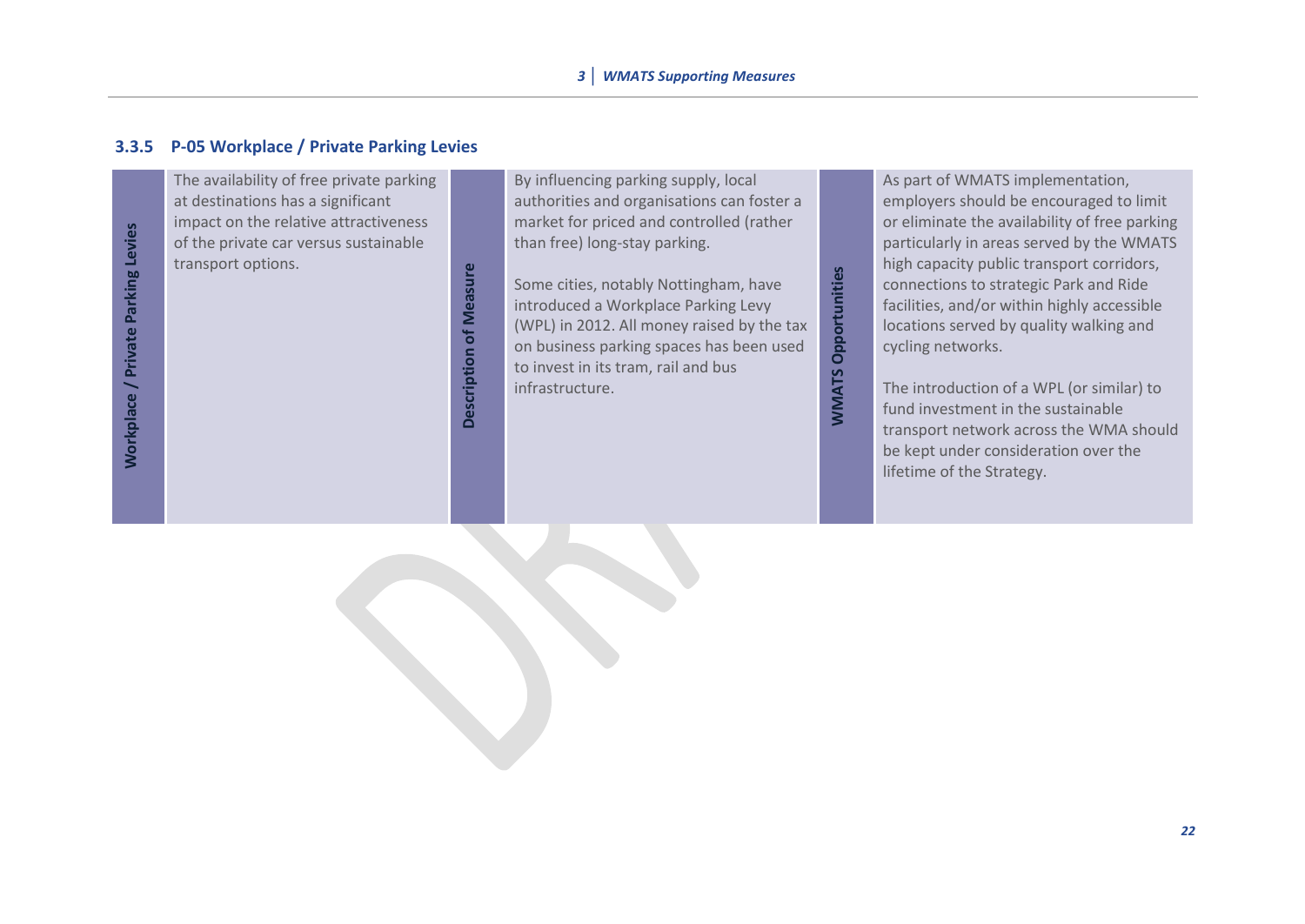#### **3.4 Information and Awareness**

Information, education, promotion and outreach measures that are aimed at raising awareness and improving understanding of the options and travel choices available to people play an important role in overcoming barriers to switching from private car use to sustainable modes.

The use of technology in the communication of information has evolved considerably over recent years and opportunities to take advantage of effective and efficient new methods of communication should be explored as part of the implementation of WMATS.

> **Description of Measure**

Description of

The Information and Awareness supporting measures comprise:

- **IA-01 Journey Planner**
- **I**A-02 Real Time Passenger Information
- IA-03 Marketing/Information Campaigns

#### **3.4.1 IA-01 Journey Planner**

Journey Planner **Journey Planner** Journey Planners make the public transport network easier to understand and provide the public with readily accessible information on the transport options available to them.

The National Transport Authority's National Journey Planner and Cycle Planner helps people plan personal journeys, door-to-door, anywhere in Ireland, using public transport, cycling (including public bike share scheme) and/ or walking. There is also an App available for download on Android and iPhone.

# Opportunities **Opportunities WMATS**

The Journey Planner will need to be updated and regularly maintained as the implementation of WMATS progresses for it to remain effective.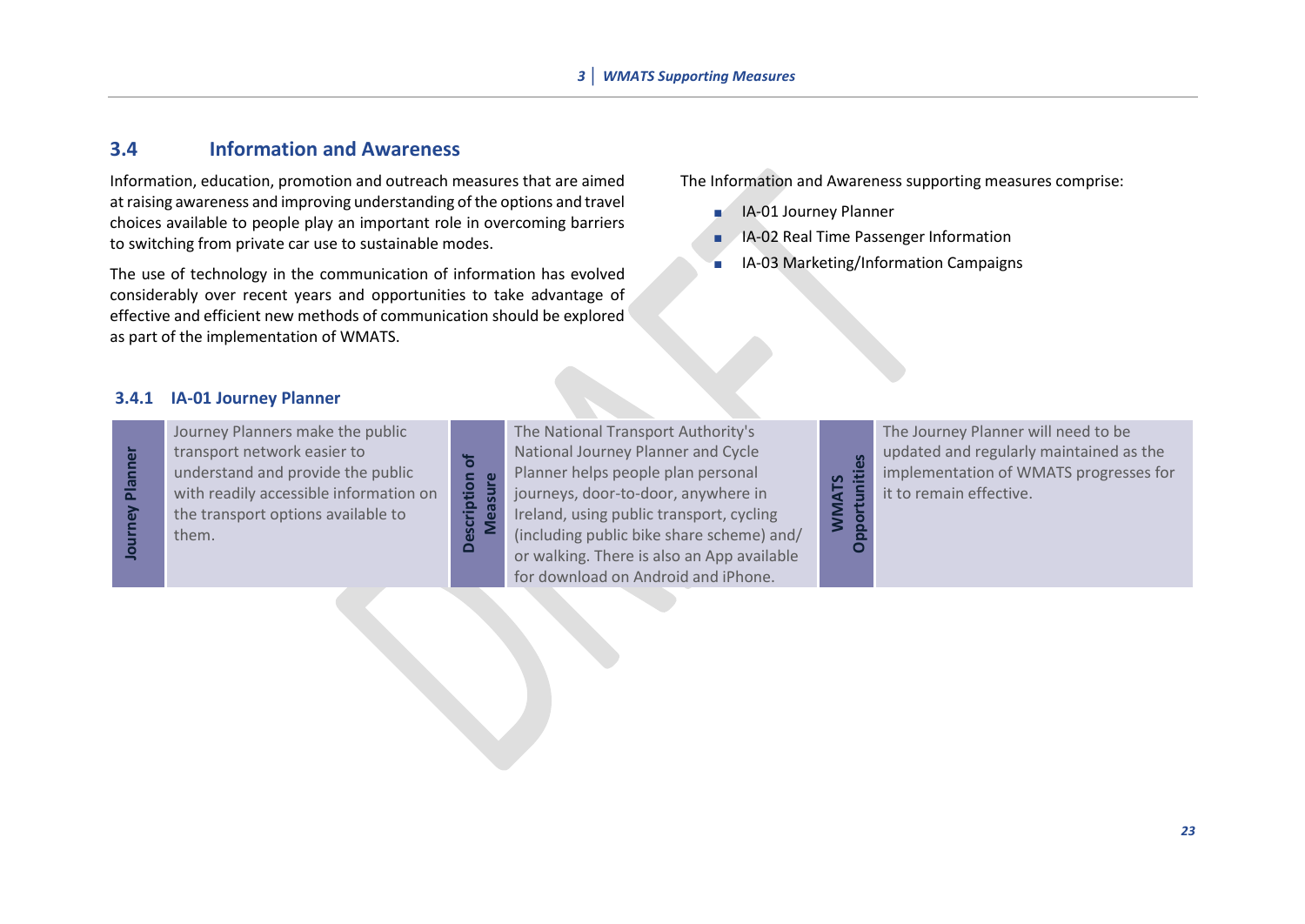#### **3.4.1 IA-02 Real Time Passenger Information**

| <b>Iser</b><br>Passer<br>ී<br>œ | RTPI provides accurate information on<br>actual departure and arrival times on<br>a live feed, enabling passengers to<br>more efficiently plan their trips and<br>the public transport operator to<br>maintain or improve performance. | Φ<br>eas<br>Σ<br>្ង<br>등<br>യ<br>$\Box$ | The National Transport Authority is<br>currently providing an RTPI service for bus<br>passengers in Waterford City. RTPI signs<br>are strategically located where they will<br>provide information to the greatest<br>number of bus passengers and to include<br>as many main routes as possible. All Bus<br>Éireann stops are included on the website,<br>smartphone Apps and SMS phone<br>services. | nities<br>$\mathbf{\Omega}$<br>۲S<br>囩 | There is potential to extend the RTPI on-<br>street infrastructure within the WMA<br>alongside the implementation of public<br>transport improvements delivered by<br>WMATS. |
|---------------------------------|----------------------------------------------------------------------------------------------------------------------------------------------------------------------------------------------------------------------------------------|-----------------------------------------|-------------------------------------------------------------------------------------------------------------------------------------------------------------------------------------------------------------------------------------------------------------------------------------------------------------------------------------------------------------------------------------------------------|----------------------------------------|------------------------------------------------------------------------------------------------------------------------------------------------------------------------------|
|---------------------------------|----------------------------------------------------------------------------------------------------------------------------------------------------------------------------------------------------------------------------------------|-----------------------------------------|-------------------------------------------------------------------------------------------------------------------------------------------------------------------------------------------------------------------------------------------------------------------------------------------------------------------------------------------------------------------------------------------------------|----------------------------------------|------------------------------------------------------------------------------------------------------------------------------------------------------------------------------|

#### **3.4.2 IA-03 Marketing/ Information Campaigns**

| Information provision and appropriate<br>marketing are important factors that<br>can encourage people to use<br>sustainable modes. | $\omega$<br>0<br>$\circ$<br>ω | Transport for Ireland is the "single public"<br>transport brand" which the National<br>Transport Authority has developed to<br>promote and integrate public transport<br>provision in Ireland.<br>The Authority also delivers marketing<br>campaigns and other customer<br>engagement activities to promote, deliver<br>and encourage sustainable transport use. | 5<br>itie:<br>s<br><u>ទ</u><br>O<br><b>5</b><br><b>M</b> | In delivering sustainable transport<br>improvements, consideration should be<br>given to branding, marketing and<br>advertising, and using smart, creative, cost-<br>efficient campaigns targeted at increasing<br>and maintaining sustainable transport<br>demand. Information campaigns should be<br>an integral part of WMATS delivery. |
|------------------------------------------------------------------------------------------------------------------------------------|-------------------------------|------------------------------------------------------------------------------------------------------------------------------------------------------------------------------------------------------------------------------------------------------------------------------------------------------------------------------------------------------------------|----------------------------------------------------------|--------------------------------------------------------------------------------------------------------------------------------------------------------------------------------------------------------------------------------------------------------------------------------------------------------------------------------------------|
|------------------------------------------------------------------------------------------------------------------------------------|-------------------------------|------------------------------------------------------------------------------------------------------------------------------------------------------------------------------------------------------------------------------------------------------------------------------------------------------------------------------------------------------------------|----------------------------------------------------------|--------------------------------------------------------------------------------------------------------------------------------------------------------------------------------------------------------------------------------------------------------------------------------------------------------------------------------------------|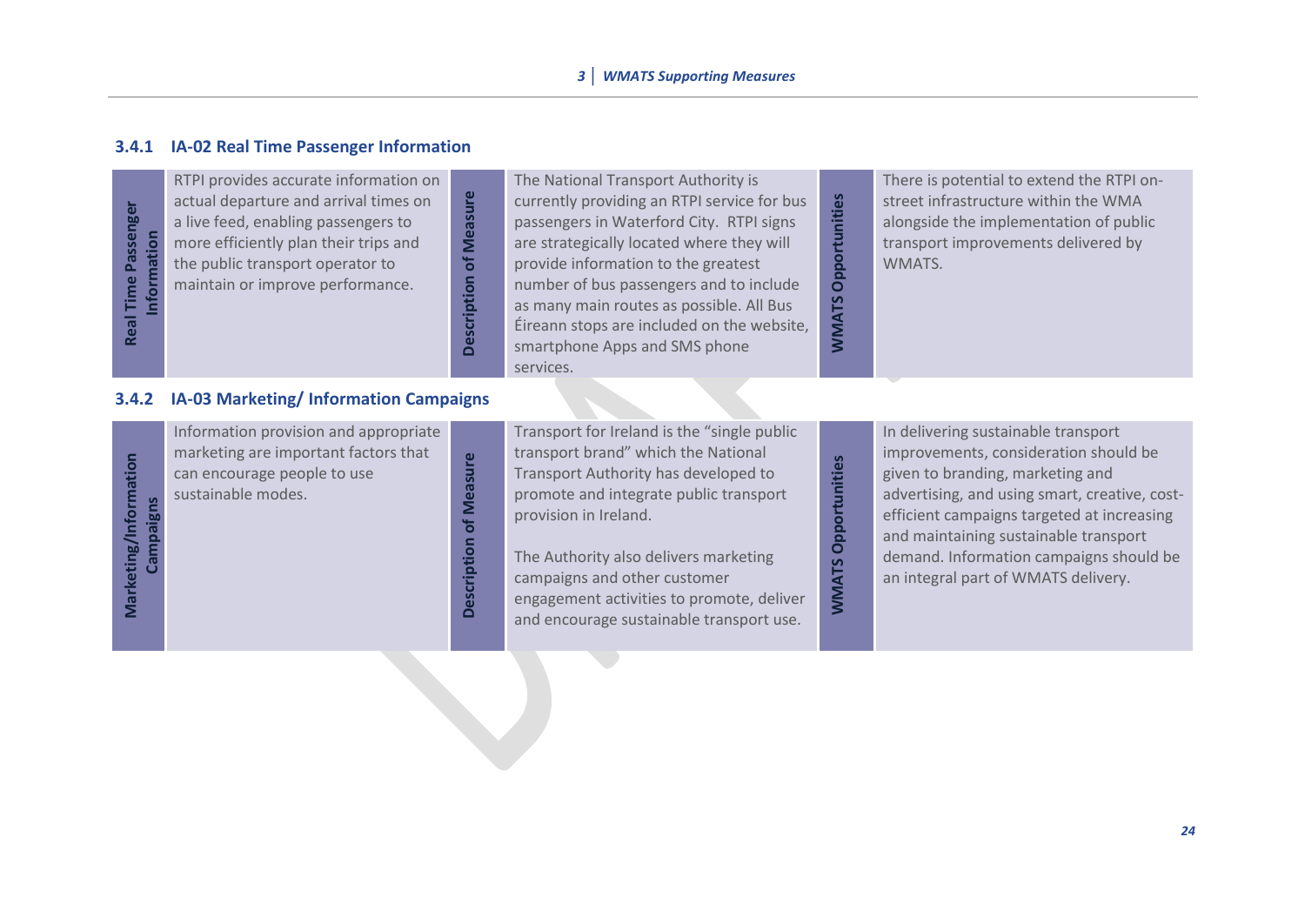#### **3.5 End to End Trip Facilities and Integration Measures**

**Description of Measure**

Description of Measure

The End to End Trip Facilities and Integration Measures consist of:

- **I-01** Interchange Facilities
- I-02 Integrated Ticketing
- I-03 Public Transport Fares
- **I-04 Bicycle Hire / Sharing Scheme**
- **I-05 Private Carpooling / Car Sharing Scheme (Lift Sharing)**
- I-06 Public Car Sharing Schemes (Car Clubs)
- **I-07 Park and Ride**

#### **3.5.1 I-01 Interchange Facilities**

Interchange Facilities **Interchange Facilities** One of the features of a successful public transport network is how effectively and attractively the opportunities for interchange between various services and modes are presented.

Effective interchange can significantly enhance the opportunity to use public transport to access a range of destinations. Key aspects of high-quality interchange include coordinated scheduling, comfortable and attractive waiting areas, clear and legible information, and minimised distances Enceme incremarge can significant,<br>
enhance the opportunity to use public<br>
transport to access a range of<br>
destinations. Key aspects of high-quality<br>
interchange include coordinated<br>
scheduling, comfortable and attractive<br>

During the period of the Strategy provision should be made for high quality passenger interchange points integrated with the revised transport networks. Interchange between the proposed radial and orbital bus services, and between bus services and rail, where identified, should be as seamless and attractive as possible.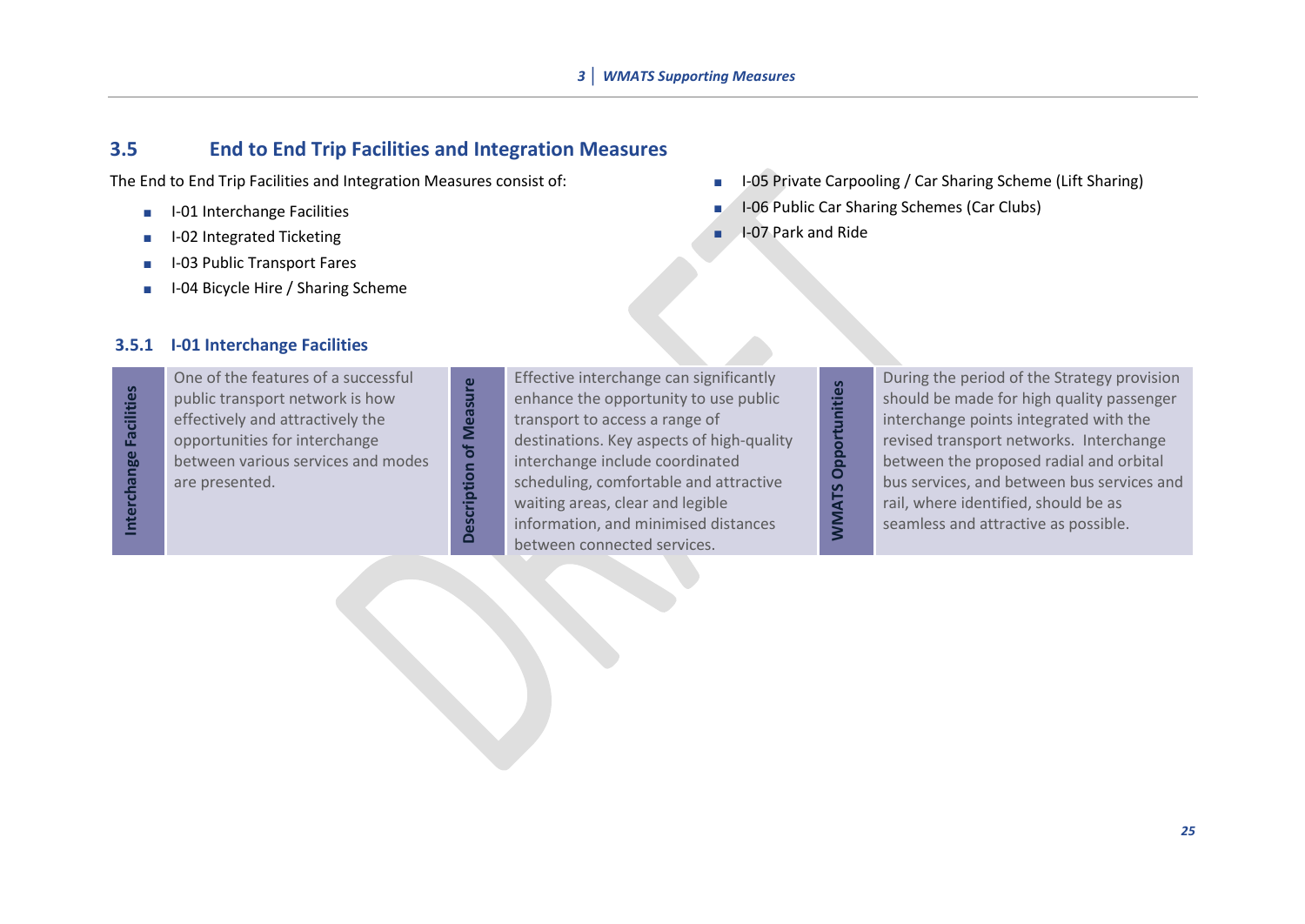#### **3.5.1 I-02 Integrated Ticketing**

Integrated Ticketing **Integrated Ticketing** Integrated ticketing and smartcard technology offers a convenient way to pay public transport fares. Smart ticketing allows for responsive fare structures to be implemented to simplify use and offer better value for money. At present, the Leap card offers significant discounts on cash fares and includes daily and weekly fare capping.

**Description of Measure Description of Measure**

There are significant benefits to passengers should they switch to Leap for their travel including a 30% saving compared to paying with cash at present. In future, the Leap Card may become part of an integrated Mobility As A Service (MaaS) platform that will enable integration with public transport, bicycle sharing systems (BSS) and car clubs and private hire services.

**WMATS Opportunities**

**WMATS Opportunities** 

One of the goals of WMATS is to deliver an integrated transport system to allow people and goods to move efficiently throughout the WMA and to provide access with a variety of modes for people. Promotion of Leap (or future MaaS platforms) in Waterford will help to inform existing and potential passengers of the benefits of such a system.

There are opportunities to extend the range of payment options and integrated ticketing measures over the lifetime of the Strategy including that of Go Car and the Cycle Hire Scheme as in Dublin. The development of Leap card products is undertaken on a national basis by the NTA.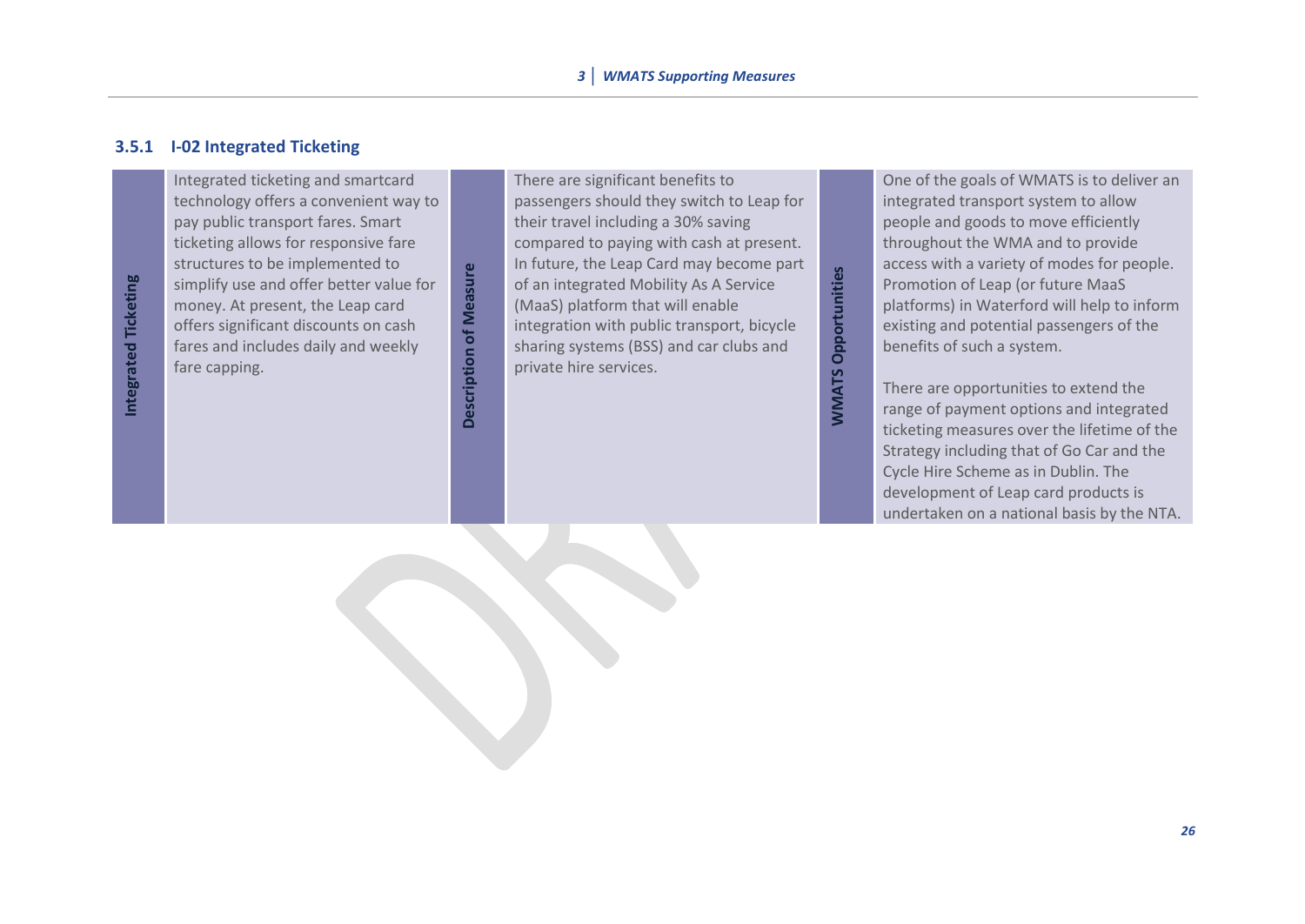#### **3.5.1 I-03 Public Transport Fares**

To ensure that public transport fares are attractive and customer friendly, the fare system should be:

- Easy to use and understand:
- Regionally integrated;
- **Designed to provide price incentives** for more frequent use; and
- Affordably priced to make transit an attractive alternative to the private car.

Description of Measure **Description of Measure** Public transport faces several areas of competitive disadvantage relating to the price of travel; free parking (especially at workplaces) is the most significant. In the 2017 Fares Determination, the National Transport Authority made significant improvements to the attractiveness of Waterford's public transport fares by:

■ Expansion of the Bus Éireann city fare area to better reflect the current movement of people and include new city suburbs and industrial areas;

**WMATS Opportunities**

**WMATS Opportunities** 

- Increase the Leap discount to 30% on both city and stage carriage bus services; and
- Extending free travel on PSO subsidies public transport to young children up to the age of 5.

Though the setting of public transport fares is not within the remit of a Local Authority, fare structure reviews should be regularly undertaken by the NTA to ensure that the WMATS networks are supported in a manner that encourages increased public transport use and provides for appropriate cost recovery.

The development and implementation of a WMA-wide zone-based fare structure will be considered as part of the strategy. For example, trips that involve the use of multiple public transport services should be considered as a single trip and the fare applied based on the zone to zone fare structure, not the number of public transport services used.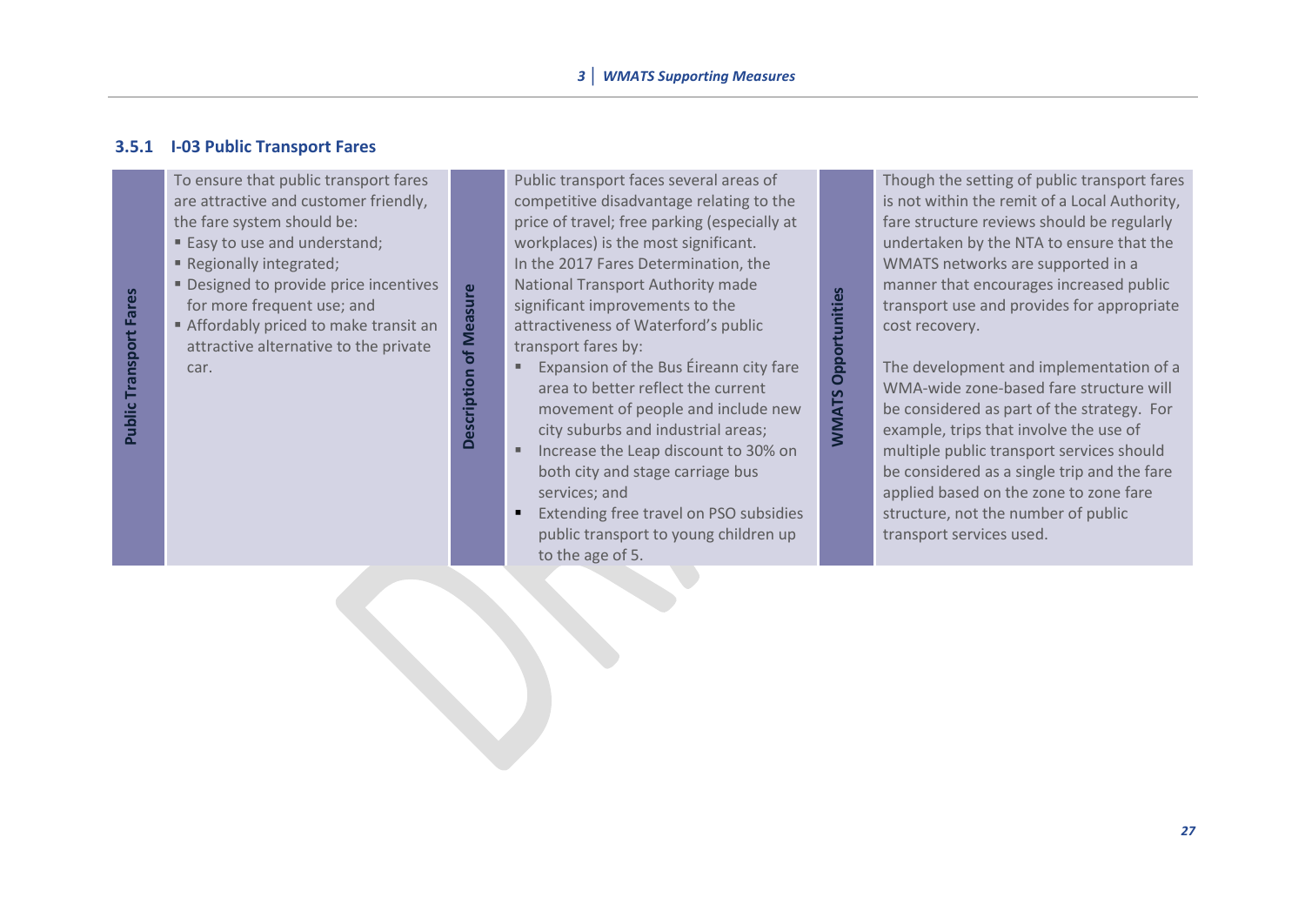#### **3.5.2 I-04 Bicycle Hire / Sharing Scheme**

A public Bicycle Sharing Scheme (BSS), such as that available in Cork, Galway and Limerick, is a highly effective urban transport system and can have the added benefit of widening the catchment of public transport.

Description of Measure **Description of Measure** A bicycle-sharing system, public bicycle scheme, or public BSS is a service in which [bicycles](https://en.wikipedia.org/wiki/Bicycles) are made available for shared use to individuals on a short term basis for a price or free. Many bike share systems allow people to borrow a bike from a "dock" and return it at another dock belonging to the same system. Docks are specia[l bike racks](https://en.wikipedia.org/wiki/Bicycle_parking_rack) that lock the bike, and only release it by computer control.

**WMATS Opportunities**

**WMATS Opportunities** 

Public BSS can contribute positively in widening the public transport catchment area and addressing the 'last-mile' of a trip while also facilitating a wide range of trips in full within the city.

There is currently no BSS present in Waterford City.

The NTA has completed a feasibility assessment of the extension of it Regional Cities bike scheme to include Waterford. Implementation of this is proposed to commence in 2020/2021.

Other BSSs such as dockless bicycles should be considered as complementary measures to the docking-based system, particularly in areas not covered by the NTA scheme.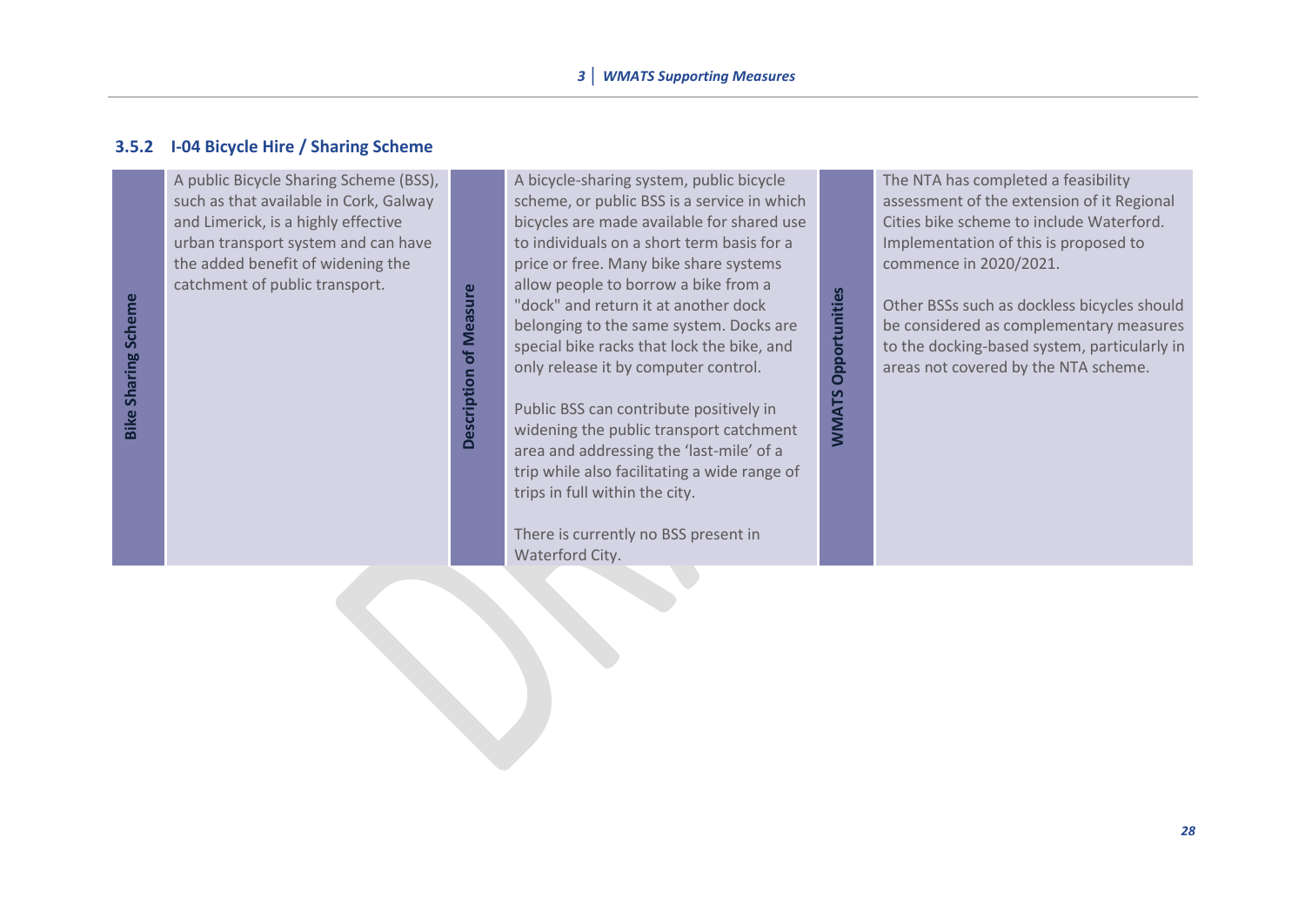# **3.5.1 I-05 Private Carpooling / Car Sharing Scheme (Lift Sharing)**

| rpooling<br>ලි | Carpooling for commuter trips to<br>work and education can reduce traffic<br>congestion and delivers benefits to<br>the individual by way of travel<br>savings. Commuter trips are often the<br>most suitable for carpooling as they<br>are undertaken most often and<br>according to a routine pattern. | <b>Meas</b><br>ㅎ<br>ō<br>ω | Carpooling is most effective when it is<br>undertaken on a company-wide or office-<br>wide/specific location basis. The National<br>Transport Authority actively supports Car<br>Sharing through the Smarter Travel<br>Workplaces Programme.<br>There is a benefit to employers through<br>reduced overall parking requirements. | Səi<br>ဝီ<br>۲S | There are obvious opportunities to build<br>upon previous Smarter Travel work in the<br>area, particularly in WMA employment<br>centres such as Waterford City Centre,<br>Waterford Institute of Technology and<br>industrial estates in the wider Waterford<br>area.<br>Major employers can incentivise Lift<br>Sharing through initiatives such as priority<br>parking for Carpooling staff and<br>Guaranteed Ride Home schemes. |
|----------------|----------------------------------------------------------------------------------------------------------------------------------------------------------------------------------------------------------------------------------------------------------------------------------------------------------|----------------------------|----------------------------------------------------------------------------------------------------------------------------------------------------------------------------------------------------------------------------------------------------------------------------------------------------------------------------------|-----------------|------------------------------------------------------------------------------------------------------------------------------------------------------------------------------------------------------------------------------------------------------------------------------------------------------------------------------------------------------------------------------------------------------------------------------------|
|                |                                                                                                                                                                                                                                                                                                          |                            |                                                                                                                                                                                                                                                                                                                                  |                 |                                                                                                                                                                                                                                                                                                                                                                                                                                    |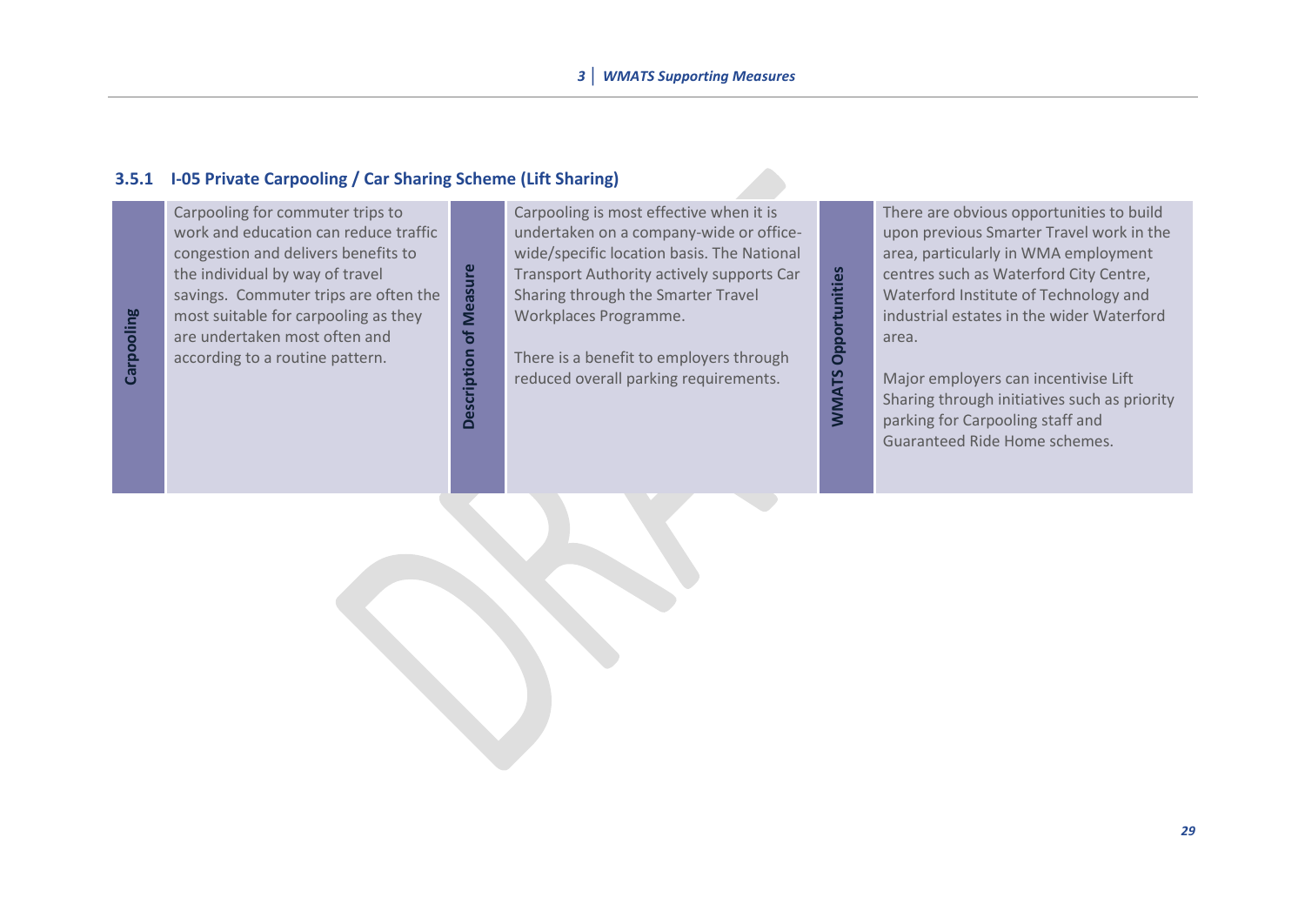#### **3.5.1 I-06 Public Car Sharing Schemes (Car Clubs)**

Public car sharing is a model of car rental where people rent cars for short periods of time, often by the hour. They are important in urban areas in facilitating car-free or low-car developments. They are particularly attractive to customers who make only occasional use of a vehicle.

**Description of Measure Description of Measure** Car sharing schemes can reduce the number of cars on the road and free up land traditionally used for parking spaces. By supporting people who choose not to own a car, car sharing can encourage use of public transport, walking and cycling. Membership of such a scheme can be more cost effective than owning a private car.

Estimates by car club charity CarPlus (now Comouk) estimate that a car club typically removes at least 10 private cars. Vehicles provided by car clubs are often more more cost effective than owning a private<br>car.<br>Estimates by car club charity CarPlus (now<br>Comouk) estimate that a car club typically<br>removes at least 10 private cars. Vehicles<br>provided by car clubs are often more<br>environme Interventions that support the provision of car sharing schemes will be considered as part of WMATS such as reserving parking spaces for public car sharing schemes like GoCar and YukoCar. There are currently no dedicated car club spaces across Waterford City.

A significant increase in the availability of car club vehicles and spaces across the WMA anticipated over the lifetime of the Strategy will be assessed, particularly as "car-free" and "car-lite" developments take place. These include consideration of recent innovations in the car club market including electric-vehicle based schemes, tie-in with bike sharing schemes, and 'floating' or one-way car club services where the car does not necessarily have to be returned to the same bay from which it was taken.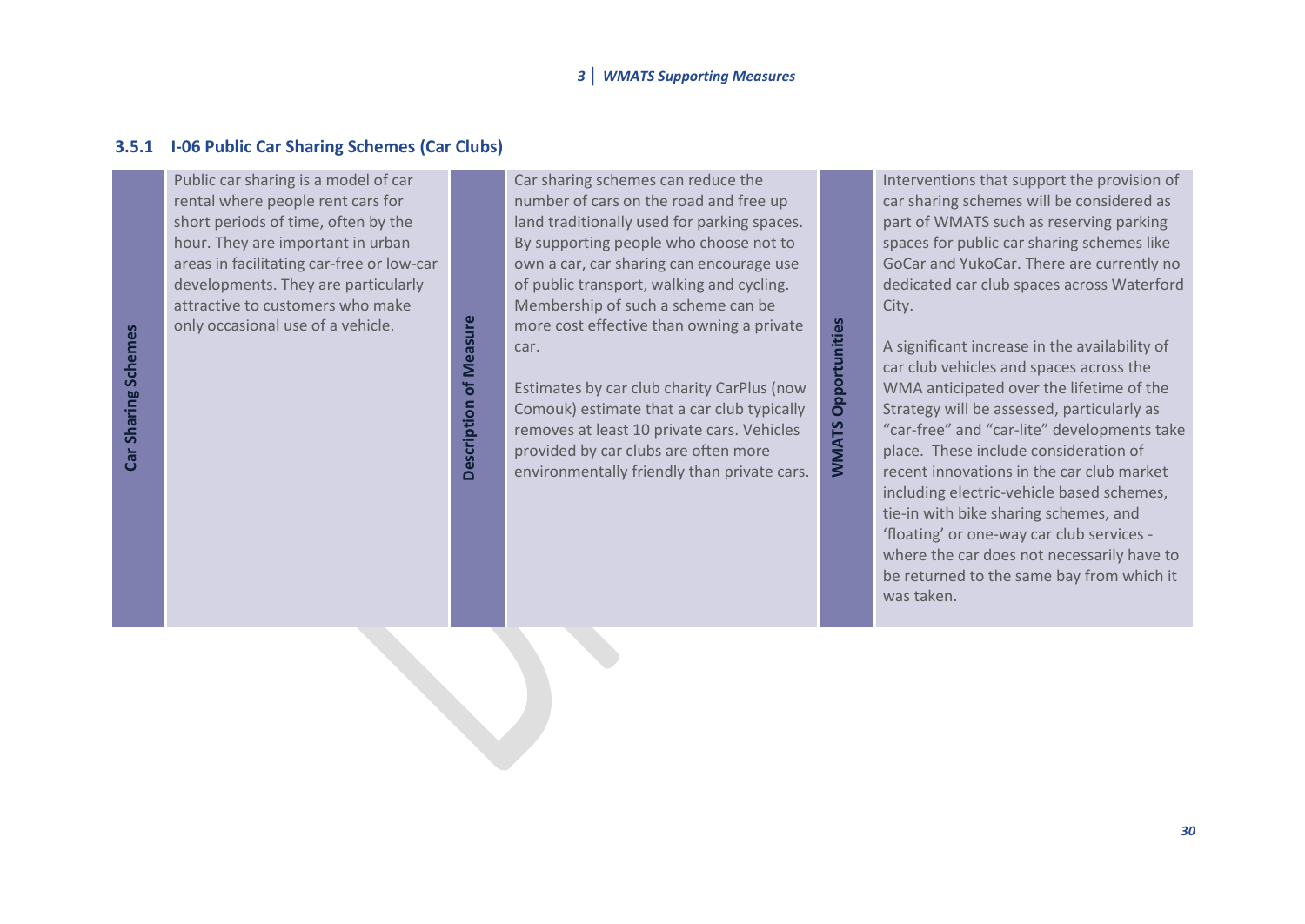#### **3.5.2 I-07 Park and Ride**

Park and Ride involves the provision of high-capacity car parking facilities at designated public transport stops and interchanges to provide onward access to the City Centre and other key destinations via high frequency public transport, walking or cycling.

Description of Measure

**Description of Measure** 

Park and Ride as a key component of WMATS is a means of increasing the accessibility of the transport network to those that might not otherwise access the network through modes such as walking, cycling or public transport transfer.

The location of Park and Ride sites is key to achieving the desired benefits of reducing private car journeys to the city centre - particularly commuter car parking.

Park and Ride sites will be proposed at appropriate locations on the periphery of Waterford City within the WMA to widen the catchment and maximise the use of the proposed public transport network.

The provision of Park and Ride will provide the opportunity to reduce provision of long-stay commuter parking in the city centre and potentially free-up existing car parking areas for other uses.

All strategic Park and Ride facilities will provide ancillary services including sheltered waiting areasand RTPI boards.

**WMATS Opportunities**

**WMATS Opportunities** 

It is intended that all Park and Ride faciliies will be accessible by quality walking, cycling and public transit to ensure that 'the last mile' trips can be taken by sustainable transport.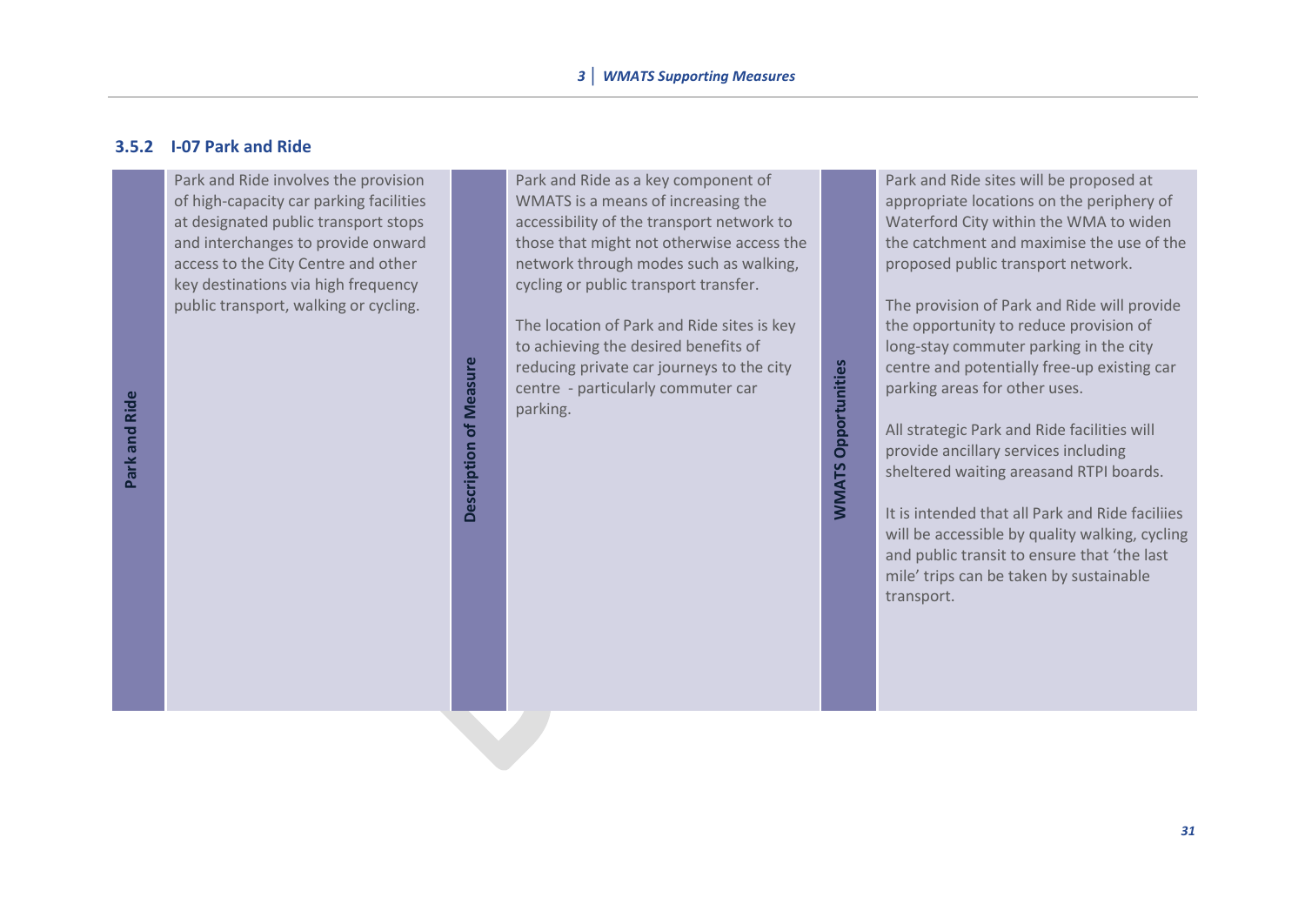## **3.6 Strategic Traffic Demand Management Strategies**

The Strategic Traffic Demand Management Strategies comprise:

- STDM-01 Road User Charging
- **STDM-02 HGV Management Strategies**

STDM-03 Strategic Road Corridor Demand Management Strategies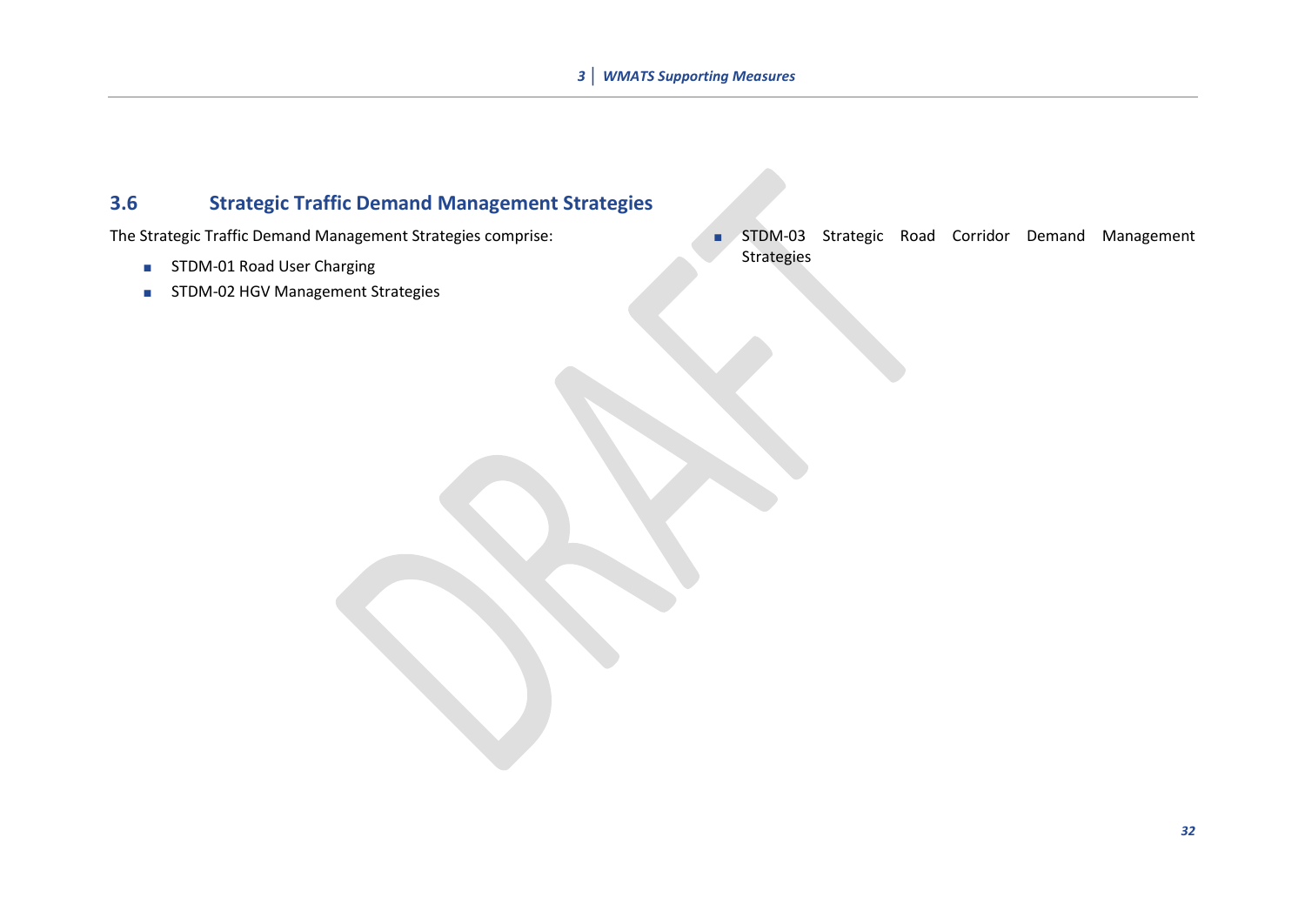#### **3.6.1 STDM-01 Road User Charging**

There can be different purposes and benefits of road user charging in demand management terms including:

- Prioritising strategic traffic for example the Dublin Port Tunnel is free for HGVs and tolled for private cars;
- To influence route choice; and

**Road User Charging**

Road User Charging

■ To deter the use of the private car in specific areas or at specific times of the day – for example urban area congestion charging schemes.

Pricing measures to manage road use include:

- Fixed location tolling commonly associated with the delivery of major infrastructure such as a bridge or tunnel;
- Road based tolling usually associated with sections of motorway;
- Road user charging variations by time of day;
- Distance based tolling; and

**Description of Measure** 

Description of Measure

Cordon based road user charging, e.g. city centre congestion charging.

**WMATS Opportunities**

**WMATS Opportunities** 

As it currently stands, WMATS does not include any specific measures for road user charging.

However, over the duration of the Strategy, subject to changes in national policy, road user charging approaches may be considered if deemed appropriate. These may depend upon a number of factors that could include:

- A mechanism to provide a revenue stream for sustainable transport measures;
- A measure to reduce the environmenental impact of roadbased travel;
- Improvedlocal road traffic conditions; and
- A mechanism to ensure the successful delivery of alternative modes.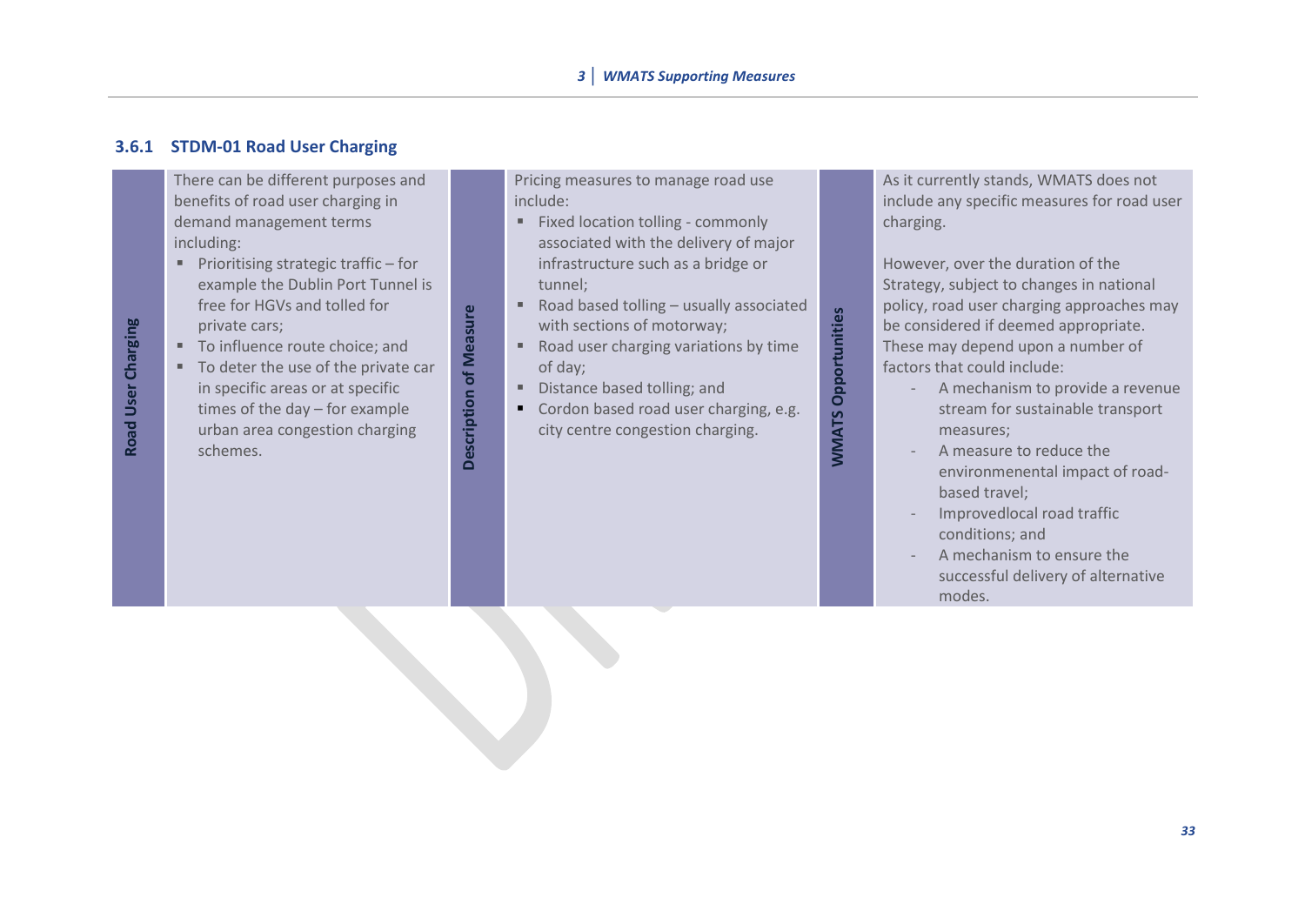#### **3.6.2 STDM-02 HGV Management Strategies**

Heavy Good Vehicles (HGVs) and freight represent a key economic driver moving goods throughout the WMA and nationwide.

However, HGVs due to their size can have significant impacts on the safety of pedestrian and cyclists and traffic operations , in particular within urban environments, and hence need to be carefully managed.

**Description of Measure Description of Measure**  HGV management techniques typically involve the removal of HGV routes from locations where they are least appropriate (such as busy city centres and neighbourhoods) to more appropriate routes including the strategic road network.

Many cities, including Dublin, restrict the movement of HGVs to routes outside of the city centre including the purpose-built Dublin Port Tunnel. Instead, there are designated 'Lorry Routes' that HGV drivers must stick to. These can be on a permanent basis or a time-limited basis to avoid peak times when pedestrians, cyclists and public transport users are likely to be using the route.

**WMATS Opportunities**

**WMATS Opportunities** 

A potential future restriction on HGVs in Waterford City Centre would improve the environment for pedestrians and cyclists and improve safety, while the regulation of delivery times can improve traffic operations.

HGV management measures could potentially include:

- HGV restrictions within Waterford City Centre – particularly for lorries where the city centre is not the desired destination;
- Mobility management planning at key freight locations such as the Port of Waterford, to reduce the HGV impact during peak periods; and
- Delivery restrictions within urban areas to reduce HGV impact on urban centres during peak periods.

Where road user charging on strategic traffic routes such as the Southlink N25 is considered appropriate, it is recommended that HGVs should not be charged, in a manner similar to the Dublin Port Tunnel.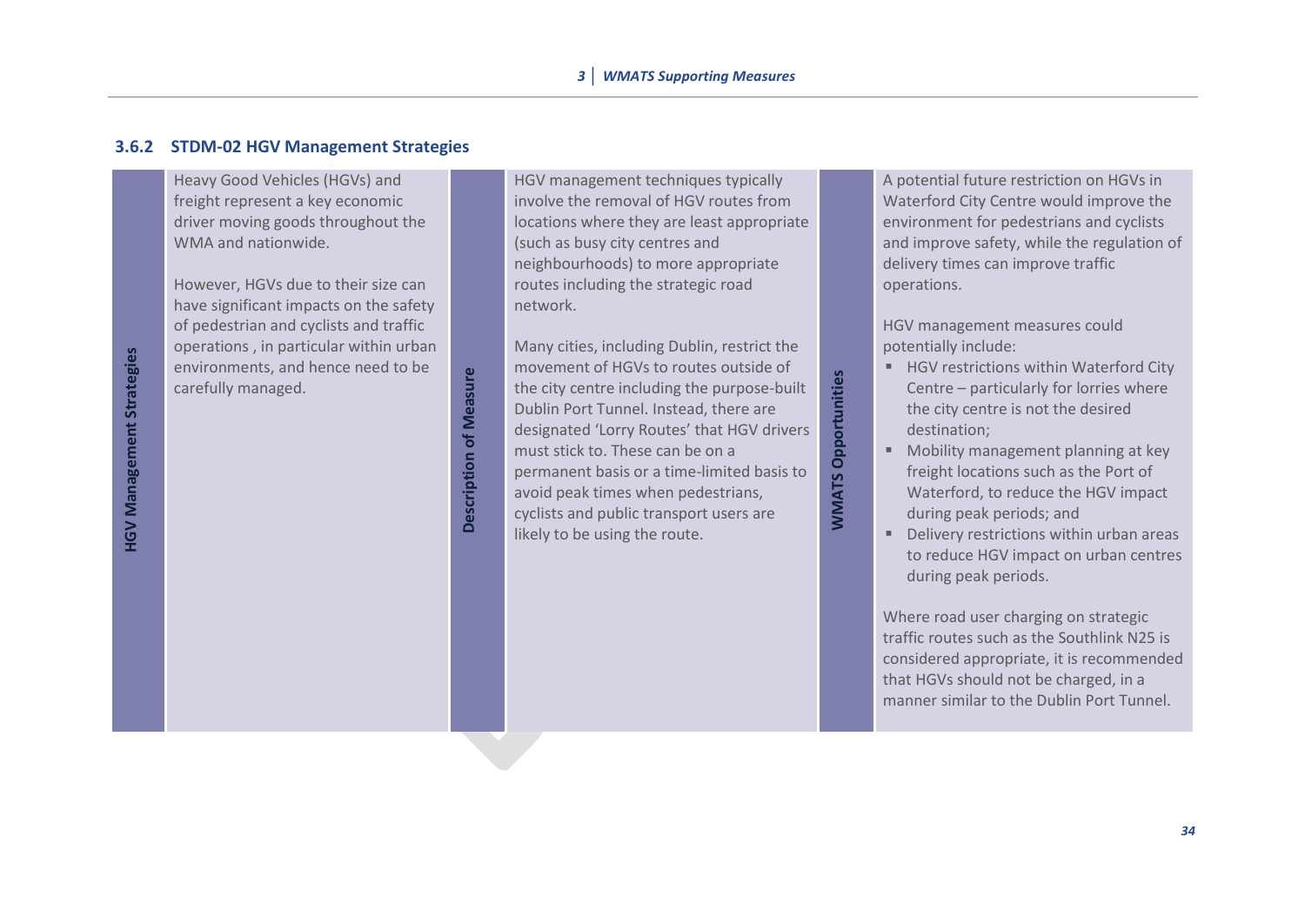#### **3.6.3 STDM-03 Strategic Road Corridor Demand Management Strategies**

Corridor-based demand management strategies can be effective in ensuring the efficient operation of the strategic road network.

**Strategic Road Corridor DMS gic Road Corridor DMS**

**Description of Measure Description of Measure** Corridor-based strategies can combine different demand management approaches and generally aim to make the best use of Intelligent Transport Systems such as:

- Variable Speed Limits;
- **■** Incident Detection Systems;
- Variable Message Signs; and
- Ramp Metering on National Routes.

The appropriateness of each measure depends greatly on the context of the route and what the desired outcome is. For example, a National Road is likely to have more of a movement function than an inner city street and the above measures may be appropriate to improve the safety of the corridor.

Strategic Road Demand Management Studies may be undertaken and implemented as part of WMATS along appropriate corridors identified through traffic monitoring over the lifetime of the Strategy.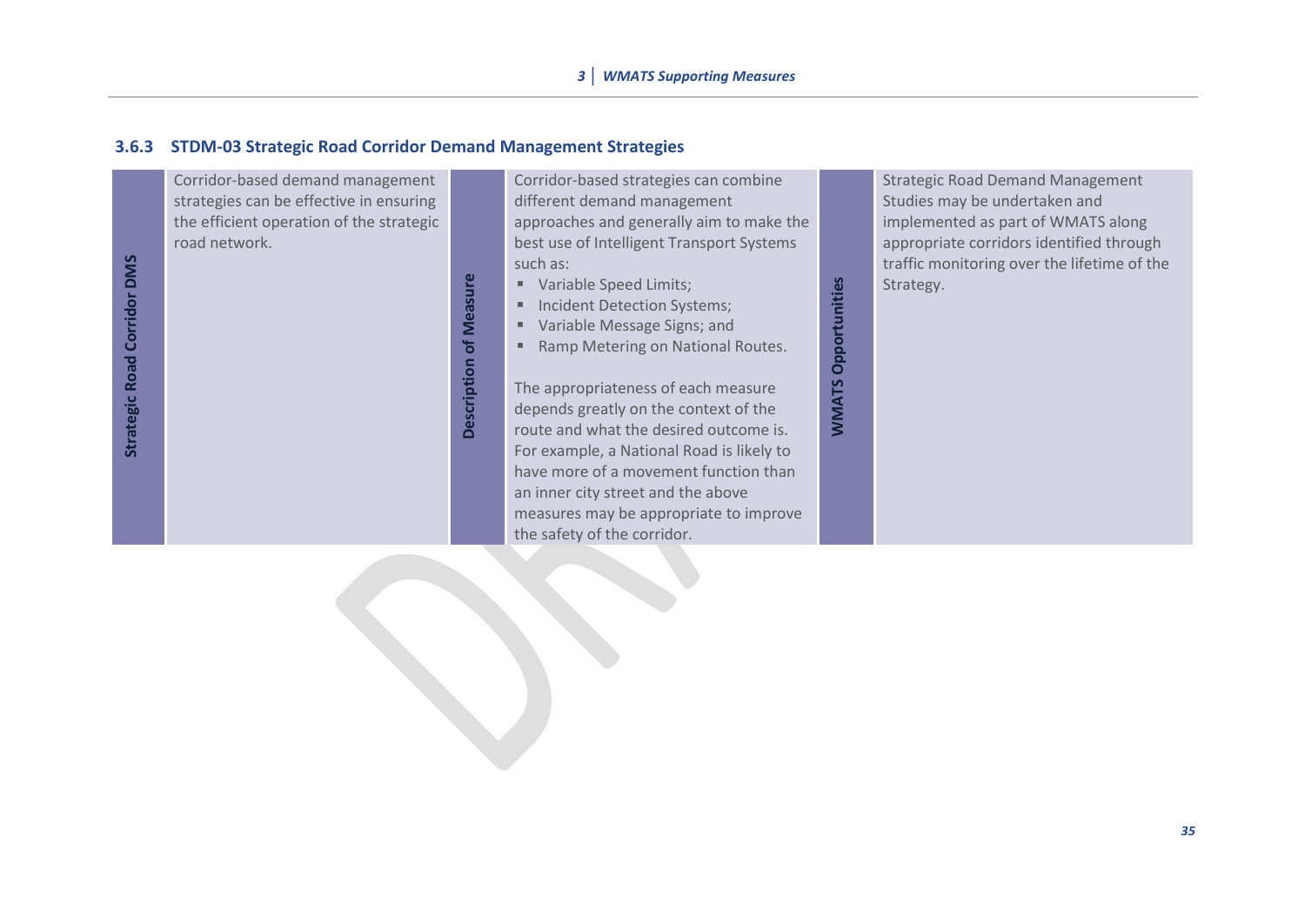#### **3.7 Technology for Sustainable Transport**

The Technology for Sustainable Transport supporting measures comprise:

- TST-01 Mobility as a Service (MaaS) / Transport as a Service (TaaS).
- **TST-02 Intelligent Transport Systems (ITS)**
- TST-03 Dynamic Parking Systems or Virtual Loading Bay Systems
- TST-04 Autonomous Vehicles

#### **3.7.1 TST-01 Mobility as a Service**

Mobility as a Service (MaaS) is sometimes referred to as Access-Not-Ownership or Transport as a Service.

MaaS is a concept usually applied as an alternative to owning a private car to support urban living.

**Description of Measure Description of Measure**  MaaS typically involves the use of technology to support a mobility system encompassing public transport, cycle hire schemes, car clubs, taxis and mobility hubs.

MaaS systems can also include smartphone apps that provide accurate distances, times and routes for walking and cycling trips and up-to-date Real Time Information and Countdown for public transit (such as CityMapper).

**WMATS Opportunities**

**WMATS Opportunities** 

Transport services can typically be paid on a subscription basis or on a Pay-As-You-Go basis like the Leap card.

The opportunity presented by MaaS will support the use of car clubs, ride-sharing, public transport and bike sharing schemes, and would facilitate reduced parking, particularly in denser, more compact areas where such measures are more likely to be successful such as Waterford City and Metroplitan town centres.

As MaaS -based technology in Ireland improves, there is also the opportunity to incporporate this in large workplaces such as local government and lifescience companies across the WMA.

MaaS will also be a useful tool in land use planning to support car-free or low-car developments near public transport hubs and provide access to a car without owning one when needed.

**Mobility as a Service Mobility as a Service**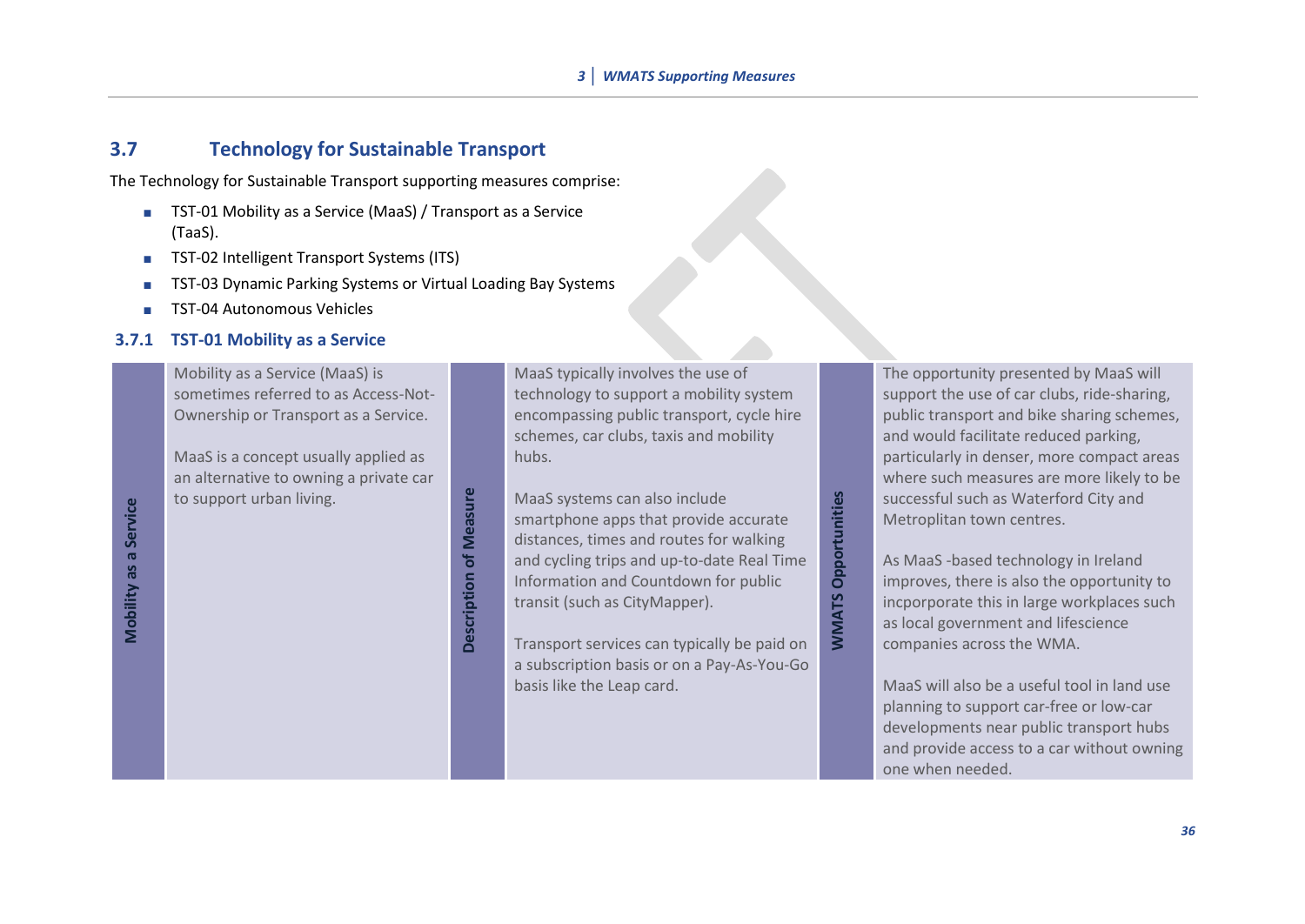#### **3.7.1 TST-02 Intelligent Transport Systems (ITS)**

Intelligent Transport Systems (ITS) represents the evolution of traffic management from a static unresponsive activity to a dynamic responsive activity that can adapt to the ever-changing traffic conditions as they are presented in real time.

This is facilitated through the rapid collation and analysis of performance data which allows for swift informed decision making.

**Description of Measure**

Description of Measure

Smart Mobility is supported by the application of Intelligent Transport Systems (ITS). Measures could include:

- Expanding the Urban Traffic Control;
- Application of Variable Speed Limits;
- Installation of a Bus Priority Signalling System;

**WMATS Opportunities**

**WMATS Opportunities** 

- Cycle head start signals at junctions;
- Use of dynamic parking systems (see below); and
- Smart delivery and servicing systems including pre-booking of delivery bays.

The application of Intelligent Transport Systems (ITS) to the transport network in Waterford will increase the efficiency of its operation.

The application of Bus Priority (and/or cycle head start) traffic signals may be used to provide sustainable transport priority and safety through known bottlenecks across arterial routes and link roads in the WMA region.

These electronic-based or SMART systems can be investigated further during the lifetime of the Strategy as the technology progresses.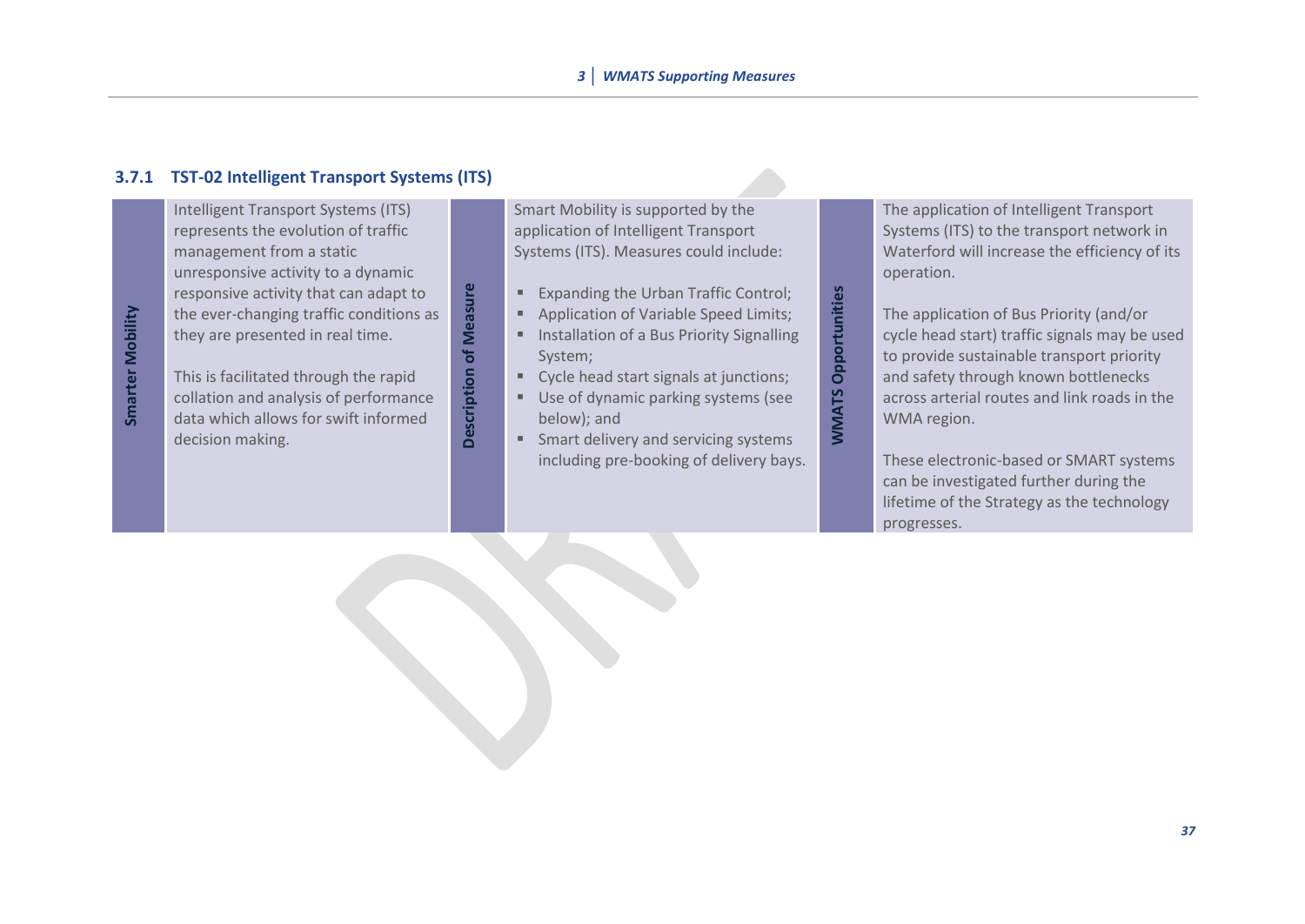#### **3.7.2 TST-03 Dynamic Parking Systems or Virtual Loading Bay Systems**

Dynamic Parking Systems or Virtual Loading Bay Systems **Dynamic Parking Systems or Virtual Loading Bay Systems**

To support a more efficient use of kerbside space, urban areas in Europe have begun trialling smart technology including dynamic on-street parking models and virtual loading bays, recouping costs by charging for vehicles to use this service.

> **Description of Measure Description of Measure**

Dynamic Parking Systems help users to find, purchase and book available parking spaces in the nearby area with the use of an app. This reduces congestion by eliminating the need to search for available spaces and, in effect, acts as a demand management technique as spaces must be paid for.

Many car club operators, such as the Autolib system in Paris, operate on this basis by booking ahead for an Electric Vehicle charging point enabled parking space.

**WMATS Opportunities**

**WMATS Opportunities** 

In a similar vein, Virtual Loading Bay systems allow kerb space to be utilised in areas where other traffic restrictions are in place, typically at off-peak times where impact on congestion is less prounounced. Search traffic and emissions are reduced.

The opportunities for the WMA stem from the potential to reduce the emissions from vehicles but also to minimise conflict for competing demands for limited road space and to help to reduce search traffic and local congestion.

These electronic-based systems can be investigated further during the lifetime of the Strategy as the technology progresses.